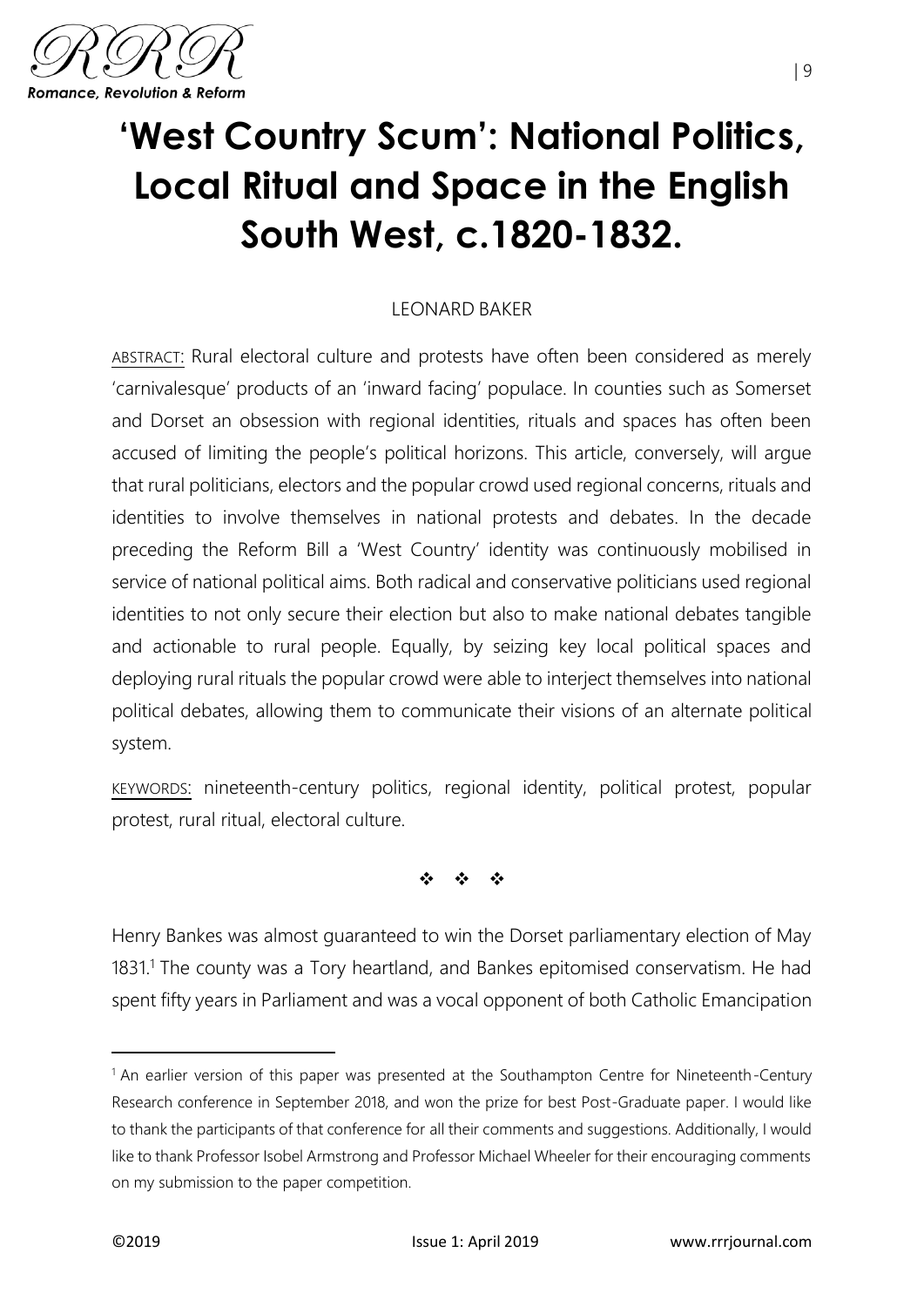

and Parliamentary Reform. This had won him support from the local landholding electorate. <sup>2</sup> However, standing on the hustings at Dorchester in front of twelve thousand spectators, Bankes turned to his servant and whispered that once this election was done 'he wanted no more to do with the West Country scum.' He had failed to notice that his two Whig opponents were standing next to him and they happily relayed his comments to the assembled crowd. According to a local newspaper:

Mr Bankes attempted to speak but he was instantly assailed by the most appalling and discordant noises; execrations and yells and hisses […] the freeholders made a most determined rush, armed with bludgeons and sticks, tore Mr Bankes's standard into shreds, and, with a cheer, drove these miscreants over the great extent of the field.<sup>3</sup>

This humiliation, coupled with accusations that he had hired 'cudgel-men' to assault his opponents, forced Bankes to concede the election.<sup>4</sup> Consequently, and for the first time in its parliamentary history, Dorset returned two Whig candidates.<sup>5</sup>

For the past forty years, historical scholarship has often dismissed such events as part of the meaningless violence and revelry that accompanied elections in nineteenth-century England. Whilst it is relatively uncontroversial to suggest that electoral politics remained inherently local throughout this period, the connection between rural political protests and national concerns has remained rather tenuous.<sup>6</sup> Much of the research on rural popular political culture has characterised such violence as being driven by bribery or 'apolitical' and 'carnivalesque' excess. As such, many inhabitants of rural regions, such as the West Country, have been written off as 'prepolitical' or 'inward facing'.<sup>7</sup> The cause of these limited horizons has, similarly, been

<sup>&</sup>lt;sup>2</sup> Stephen Farrell, 'BANKES, Henry (1756-1834).', in The History of Parliament: The House of Commons 1820-1832 ed. by David Fisher (Cambridge: Cambridge University Press, 2009).

<sup>&</sup>lt;sup>3</sup> Dorset County Chronicle, 12 May 1831.

<sup>&</sup>lt;sup>4</sup> Sherborne Mercury, 9 May 1831; 'Ponsonby to Bankes Regarding the Aftermath of the Election, 17 May 1831', Dorchester, Dorset History Centre, (hereafter DHC) D-BKL/D/B/2/40.

<sup>&</sup>lt;sup>5</sup> Stephen Farrell, 'Dorset' in The History of Parliament: The House of Commons 1820-1832 ed. by David Fisher (Cambridge: Cambridge University Press, 2009).

<sup>6</sup> Frank O'Gorman, Voters, Patrons and Parties: The Unreformed Electorate of Hanoverian England, 1734- 1832 (Oxford: Oxford University Press, 1989), pp. 285-98. Subsequently O'Gorman, Voters, John Phillips, The Great Reform Bill in the Boroughs: English Electoral Behaviour, 1818-1841 (Oxford: Oxford University Press, 1992), pp. 1-10.

<sup>&</sup>lt;sup>7</sup> K. Theodore Hoppen, 'Grammars of Electoral Violence in 19<sup>th</sup>-Century England and Ireland', *English* Historical Review, Vol. 109, No. 432 (1994), 597-620; Justin Wasserman and Edwin Jaggard, 'Electoral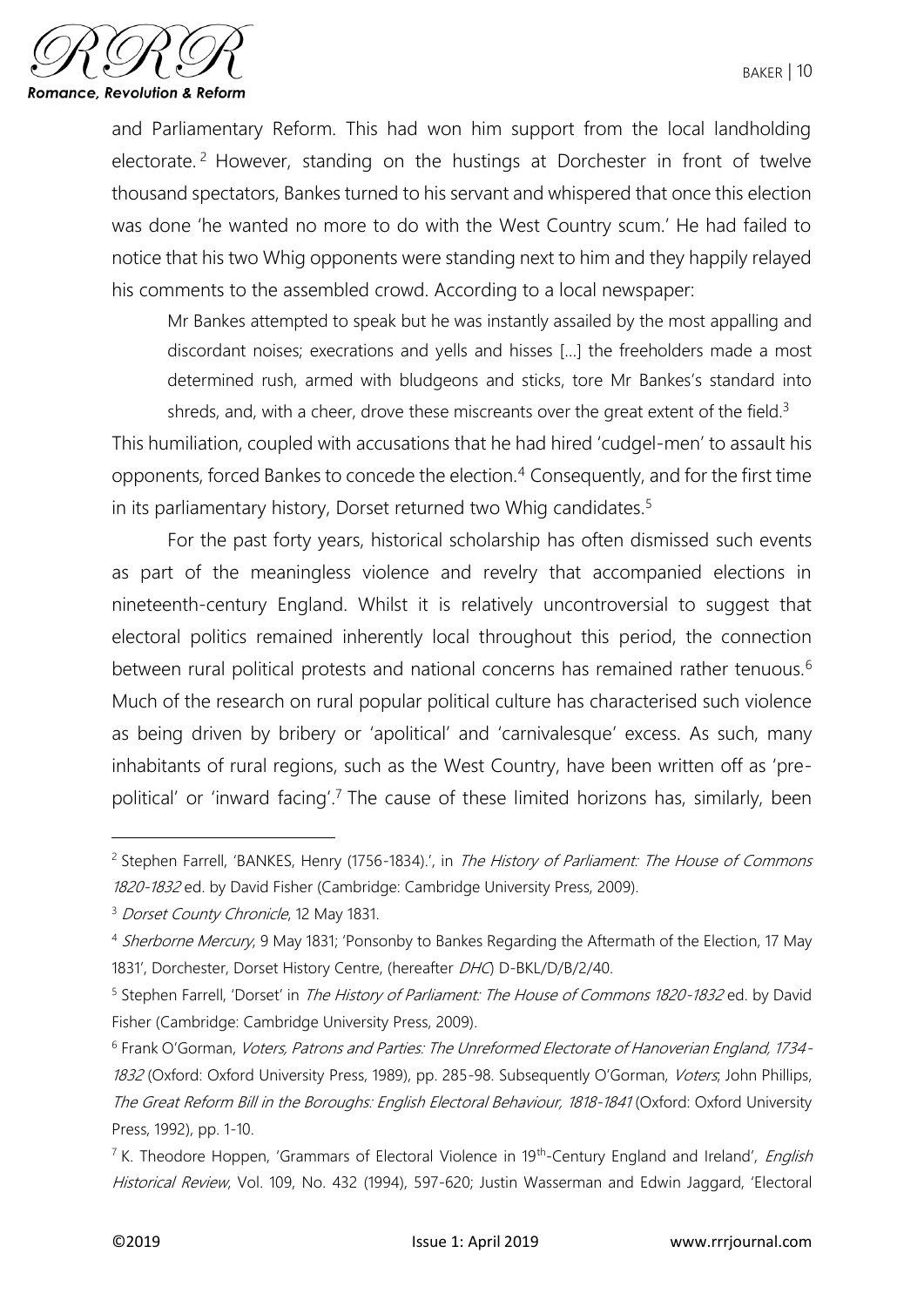

identified as a local obsession with regional identities and spaces. David Harvey labelled these attachments as 'militant particularism' and has argued that such a mindset was incompatible with wider class identity or the development of national protest movements.<sup>8</sup> The 'West Country Scum', therefore, have been portrayed as detached from national politics due to their focus on defending regional identities, interests, and spaces. This, supposedly, prevented them from ever truly engaging with national political concerns.

This article will demonstrate that such assessments have misrepresented West Country electoral culture and protest during the early-nineteenth century. Recent work by Jaggard on Cornwall and Scriven on Somerset has undermined previous assumptions regarding an 'isolated' South West, revealing a politically active population who were eager to debate national issues publicly.<sup>9</sup> Equally, research by Navickas and Parolin has highlighted the importance of the 'politics of space and place' in both disseminating political knowledge and allowing protestors to construct alternative political systems.<sup>10</sup> By reclaiming access to town halls, central squares or public houses, it is argued that radicals were critiquing their exclusion from national political institutions. Through these spaces political protestors could forcibly insert themselves into the official mechanisms of state, symbolically and physically. Yet, despite these theoretical developments, most studies on the 'politics of space and place' have focused on larger cities. Vernon, for example, has argued that politically contested sites were significantly less important in rural regions than in their urban counterparts where

Violence in Mid Nineteenth-Century England and Wales', Historical Research, 80 (2007), 124-55. For the West Country see: Kevin Bawn, 'Social Protest, Popular Disturbances and Public Order in Dorset' (Unpublished Doctoral Thesis, University of Reading, 1984), pp. 52-75, 208-25; Adrian Randall, Riotous Assemblies: Popular Protest in Hanoverian England (Oxford: Oxford University Press), pp. 180-207.

<sup>8</sup> David Harvey, 'Militant Particularism and Global Ambition: The Conceptual Politics of Place, Space, and Environment in the Work of Raymond Williams', Social Text, 42 (1995), 65-98.

<sup>&</sup>lt;sup>9</sup> Edwin Jaggard, *Cornwall Politics in the Age of Reform, 1790-1885* (Woodbridge: Boydell Press) esp. pp. 24-48, 74-103; Tom Scriven, Popular Virtues: Continuity and Change in Radical Moral Politics, 1820-1870 (Manchester: Manchester University Press, 2017), pp. 44-66.

<sup>&</sup>lt;sup>10</sup> Katrina Navickas, Protest and Politics of Space and Place, 1789-1848 (Manchester: Manchester University Press, 2015); Christina Parolin, Radical Spaces: Venues of Popular Politics in London, 1790 c.1845 (Canberra: Australian National University Press, 2010).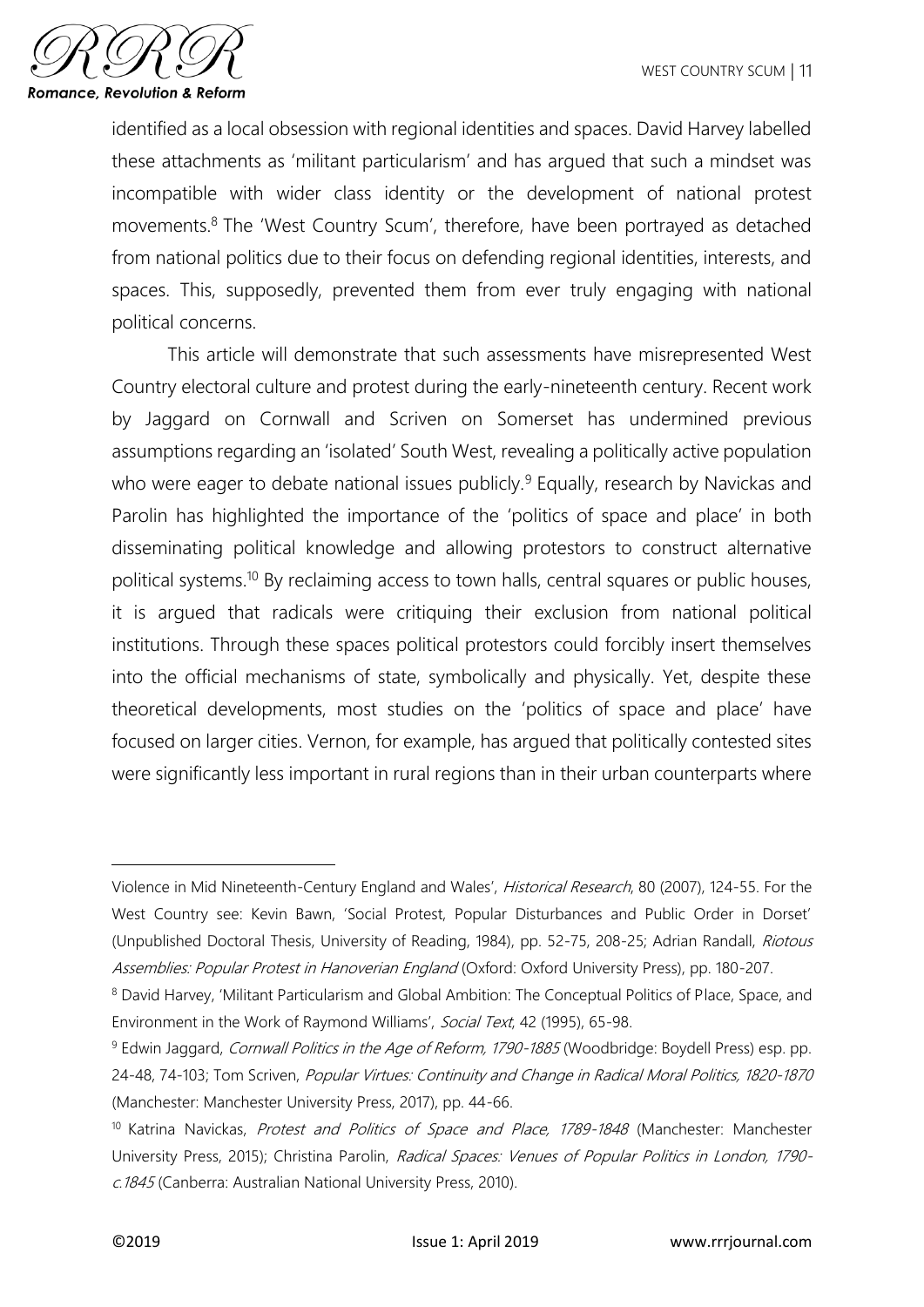

space was at a premium.<sup>11</sup> This argument fails to recognise the cultural importance of specific locations to rural people. Even if rural radicals and protestors had more land to choose from this did not diminish the symbolic importance of specific locales. It will be shown throughout this article how certain rural political spaces served as bridges between the political periphery and the metropolitan centre. In assaulting these specific sites rural protestors could criticise prevailing exclusivity and privilege, both locally and nationally. Subsequently, the locally focused repertoires and discourses of provincial electoral culture should not be perceived as necessarily omitting national goals and aims. As Lawrence and Williams have noted, we cannot hope to understand popular political behaviour by studying either 'national' or 'local' factors in isolation. Instead, we need 'an analytical framework that sees movements, mediation and influence proceeding along a two-way street', connecting the local with the national.<sup>12</sup> By acting locally and promoting their West Country identities, protestors were attempting to make statements on matters of national importance. Concurrently, issues such as parliamentary reform were integrated into regional political debates through important rural rituals and sites. The 'West Country Scum' were not crippled by an attachment to regional identities and locales but used such aspects to engage with contemporary issues.

Central to the debates regarding the relationship between 'national' and 'local' political causes has been the issue of regional identity. Unfortunately, in this regard the West Country is poorly served, with most regional studies focusing on either the north or Celtic fringes of England.<sup>13</sup> Certainly, this paper does not seek to suggest that belief in a united 'West Country' identity was widespread across the entirety of South West England during this period. Counties such as Devon, Dorset and Somerset did not possess a reflective and conscious belief in a collective regional identity to the same degree as neighbouring Cornwall.<sup>14</sup> However, this does not necessarily preclude any involvement of an imagined collective West Country identity during times of political

<sup>&</sup>lt;sup>11</sup> James Vernon, Politics and the People: A Study in English Political Culture, c. 1815-1867 (Cambridge: Cambridge University Press, 1993), pp. 213-4.

<sup>&</sup>lt;sup>12</sup> Chris Williams, "One Damn Election After Another": Politics and the Local Dimension', Family & Community History, 5:2 (2002), pp. 111-23; Jon Lawrence, Speaking for the People: Party, Language and Popular Politics in England, 1867-1914 (Cambridge: Cambridge University Press, 1998), pp. 165-70.

<sup>&</sup>lt;sup>13</sup> Edward Royle, ed., *Issues of Regional Identity*, (Manchester: Manchester University Press, 1998).

<sup>14</sup> Jaggard, pp. 7-23.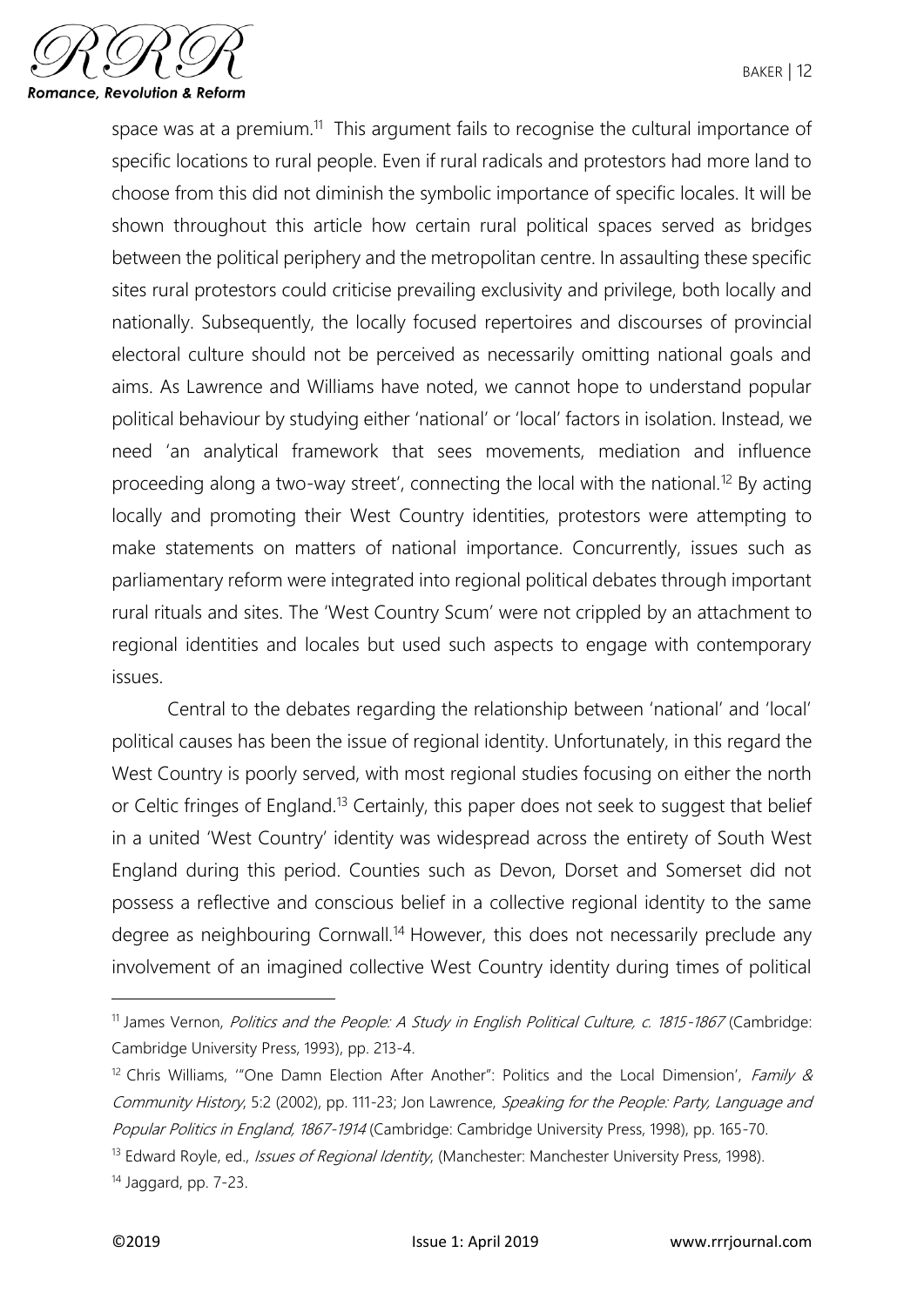

tension and conflict. Regional identities serve to not only construct a 'language of difference', distinguishing one place from another, but also a 'language of integration' whereby those who meet the specified criteria are supposedly united in a common cause.<sup>15</sup> In areas like rural Dorset such discourses were evidently present, with the fear of the 'foreigner' engendering what Snell has described as a 'culture of local xenophobia'.<sup>16</sup> As one vicar wrote '[the labourer] loves the locality in which he was born [...] they will suffer anything at home, rather than become such "foreigners"'.<sup>17</sup> Subsequently, this article demonstrates how appellations such as 'foreigner' were used by politicians and the popular crowd alike to castigate opponents and construct a commonality between those who resisted, or supported, existing national political structures. The increasing use of regional identities in the West Country for political purposes will also be explored, highlighting how a growing belief in a noble, independent and generous 'yeoman' identity became of a central feature of electoral contests in the years preceding the Reform Bill. Admittedly unstable and often nebulous, these regional identities, much like the local focus on spaces and customs, were not inherently incompatible with national political protest.

The following section thus examines how parliamentary candidates used regional identities and causes between 1820 and 1832 to engender support during their electoral campaigns. Rather than a 'gentlemanly detachment' from local concerns it highlights how politicians frequently prioritised these issues.<sup>18</sup> Appealing directly to the voting population; the image of a noble, independent and masculine West Country yeomanry was frequently deployed in political discourse. This West Country identity, aimed specifically at the local electorate, did not hamper the dispersion of political knowledge but, rather, empowered it. Connections to regional concerns made national debates tangible and actionable to rural people. Equally, local reputation and identity also allowed a select few women, who were often excluded from official electoral rituals,

<sup>&</sup>lt;sup>15</sup> Bernard Deacon, 'Regional Identity in Late Nineteenth-Century England: Discursive Terrains and Rhetorical Strategies', International Journal of Regional and Local History, Vol. 11, No. 2 (2016), 59-74.

<sup>&</sup>lt;sup>16</sup> Keith Snell, 'The Culture of Local Xenophobia', Social History, Vol. 28, No.1 (2003), 1-30; Bawn, pp. 95-106.

<sup>&</sup>lt;sup>17</sup> Rev. S.G. Osborne, A Letter to the Right Hon. Lord Ashley M.P. on the Condition of the Agricultural Labourer (Blandford, 1844), p. 36.

<sup>18</sup> O'Gorman, Voters, pp. 108-41, 285-98.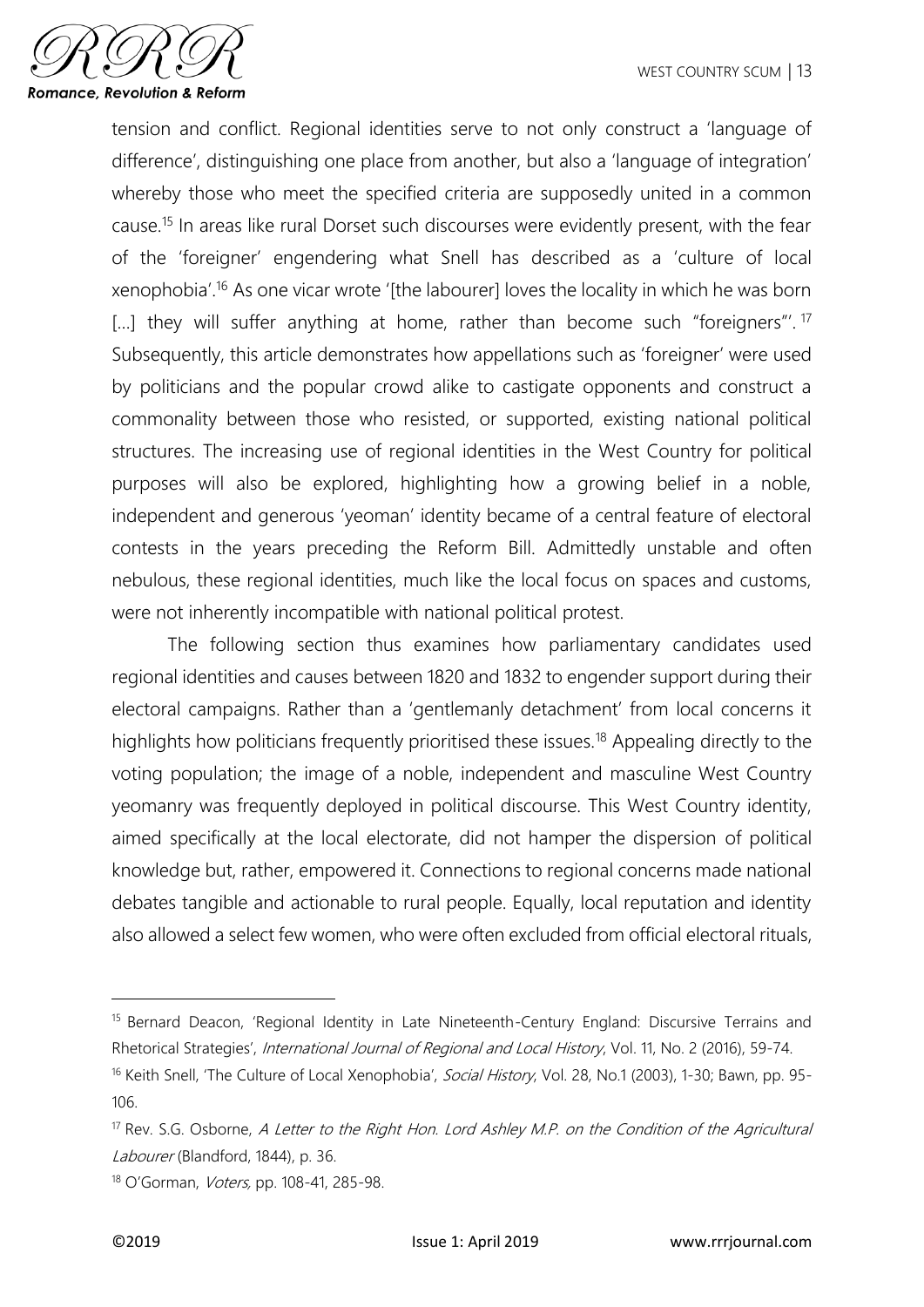to take leading roles.<sup>19</sup> The article then reveals how popular crowds deployed local rituals and identities during periods of electoral violence to protest national political issues in local spaces. These riots were not merely drunken acts of vandalism but part of a coherent desire to reshape national politics by challenging local spaces of exclusivity. Indeed, the claims from the political elite that the 'yeomanry' were a paternalistic and generous ruling class were often used against them by the popular crowd. Capturing key political sites allowed the rural poor to momentarily articulate alternative political outlooks in an electoral system which sought to prevent any meaningful participation from the unenfranchised. Both elite politicians and rural crowds, therefore, used local concerns and identities to engage in national protests and debates.

\*\*\*

By the early-nineteenth century there was a growing consensus in counties such as Somerset and Dorset that their farming populations were a unique breed. Local surveys confirmed that amongst the 'West Country yeomanry' there was 'no want of justice, candour and liberality in their dealings' and whilst 'they are also far too fond of old custom' West Countrymen were known for their 'habits of sobriety, honesty and industry'.<sup>20</sup> The term 'yeoman' had long since lost its specific economic meaning, that of a small but independent farmer, but had retained essential moral characteristics. It harkened back to a pastoral idyll and conjured images of rural masculinity, political independence and superior morality.  $21 \text{ In}$  its political coverage, the local press enthusiastically adopted this language, depicting a noble yeoman class beset on all sides by corruptive influences. Reflecting on the passing of the Reform Bill, the *Dorset* County Chronicle grumbled that 'these levelling reformers' wished to eliminate all that has 'warmed the heart of every true Englishman', namely the 'nobility and independence' of 'our local yeomen'.<sup>22</sup> There was a great deal of overlap, therefore,

<sup>&</sup>lt;sup>19</sup> Jon Lawrence, *Electing Our Masters: The Hustings in British Politics from Hogarth to Blair (Oxford:* Oxford University Press, 2009), pp. 21-3. Subsequently Lawrence, Electing.

 $20$  John Billingsley, *General View of the Agriculture of the County of Somerset* (London, 1798), p. 34; William Stevenson, *General View of the Agriculture of Dorset* (London, 1812), pp. 453-4.

<sup>&</sup>lt;sup>21</sup> Kathryn Beresford, "Witnesses for the Defence": The Yeomen of Old England and the Land Question', c. 1815-1837' in The Land Question in Britain, 1750-1950, ed. by Matthew Cragoe and Paul Readman,

<sup>(</sup>Basingstoke: Palgrave Macmillan, 2010), pp. 37-56.

<sup>&</sup>lt;sup>22</sup> Dorset County Chronicle, 14 January 1836.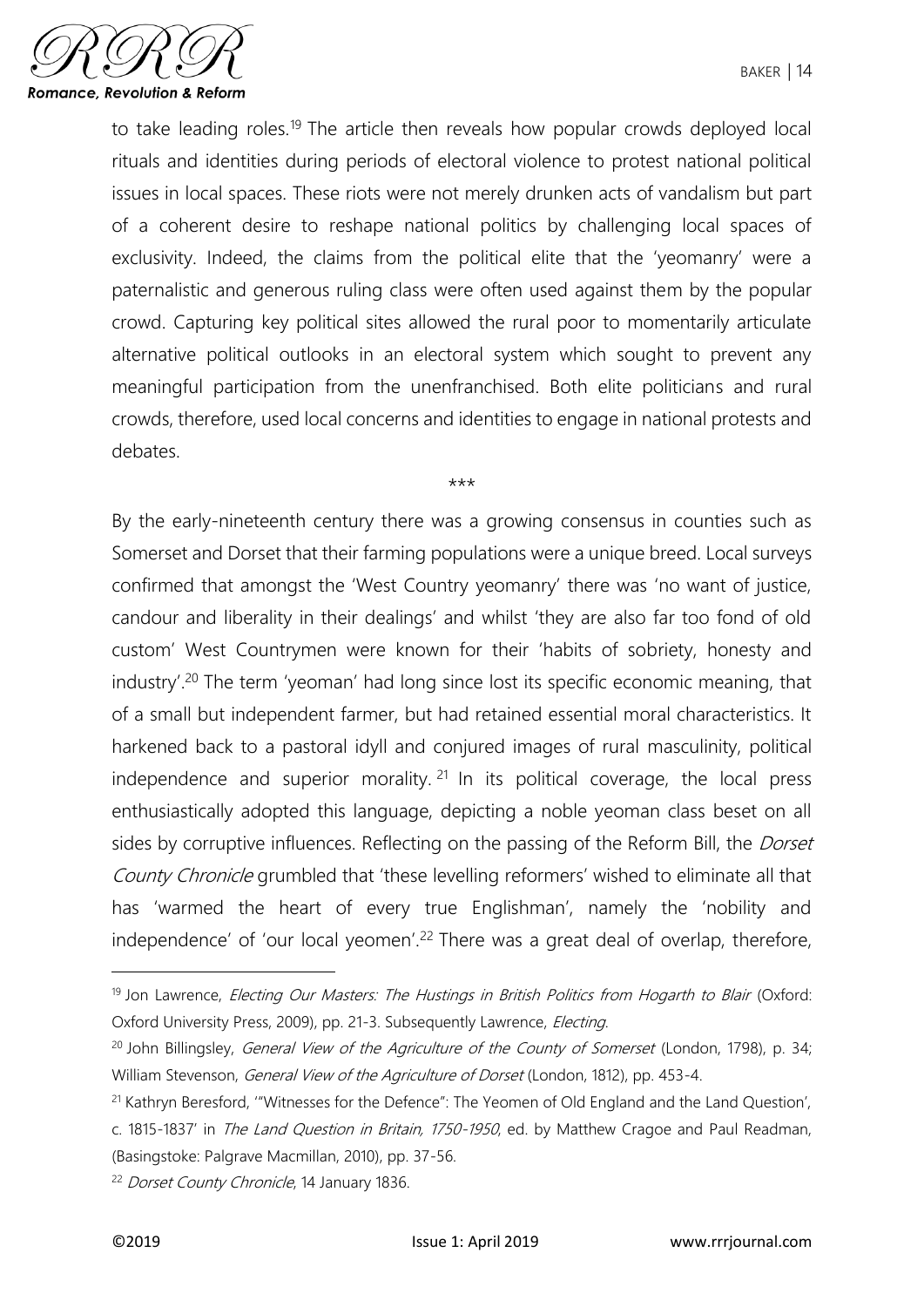

between the West Country yeoman and appeals to the 'freeborn rights of Englishmen' seen elsewhere during this period.<sup>23</sup> However, unlike the more general national appeal the West Country yeomanry sourced their prestige from local history and their connection with the land and its resources. As one Dorsetshire election ballad attested:

We boast our descent from those Foresters bold,

Who with *Billy the Norman* made merry of old;

And, like them, we'll our lives and honours defend,

While we've *Billy the Fourth* for our sailor and friend.<sup>24</sup>

In these rural counties landed property was subsequently emphasised over industrial and commercial wealth as the source of authority and disinterested leadership.<sup>25</sup> The independent yeoman farmer, deriving his power from both his lands and noble heritage, became central to political debates in these counties.

Naturally, a desire to protect this honourable and independent yeomanry helped shape regional political causes. Between 1820 and 1832, a period of agricultural depression, repeated calls were made for parliament to 'adopt such measures as may alleviate the existing and accumulating distress of the landed interest'. This relief not only the included the lowering of 'rents, tithes and taxes' but also policies such as: protecting the cottage silk and woollen trades from being 'stolen' by the industrial north, tightening the Game Laws, ending 'the unjust operation of the New Turnpike Act', querying 'the propriety of appropriating parts of the Crown Lands to the service of agriculture', 'No Popery' and 'No Irishmen'.<sup>26</sup> Linking all these issues were a series of common threads; namely the belief that the West Country was under threat from outside influences and that the landed interest in these counties deserved recognition for their services. Such notions were not merely the idle talk of a deferent or venal farming population.<sup>27</sup> In 1826, for example, the Marquis of Anglesey attempted to pressure his tenantry into supporting his preferred Whig candidate for the Dorset

<sup>23</sup> Vernon, pp. 206-12; Randall, p. 207.

<sup>&</sup>lt;sup>24</sup> A New Song to An Old Tune, *DHC*, D-ANG/B/5/42.

<sup>25</sup> Vernon, p. 30; J.R. Fisher, 'The Limits of Deference: Agricultural Communities in a Mid-Nineteenth Century Election Campaign', Journal of British Studies, 21:1 (1981), pp. 90-105.

 $26$  Examples taken from county meetings and electoral speeches: *Taunton Courier*, 22 January 1823; Dorset County Chronicle, 6 October 1831; Western Flying Post, 9 May 1831.

<sup>&</sup>lt;sup>27</sup> Frank O'Gorman, 'Electoral Deference in "Unreformed" England: 1760-1832', Journal of Modern History, Vol. 56, No. 3 (1984), pp. 391-429. Subsequently O'Gorman, 'Electoral Deference'.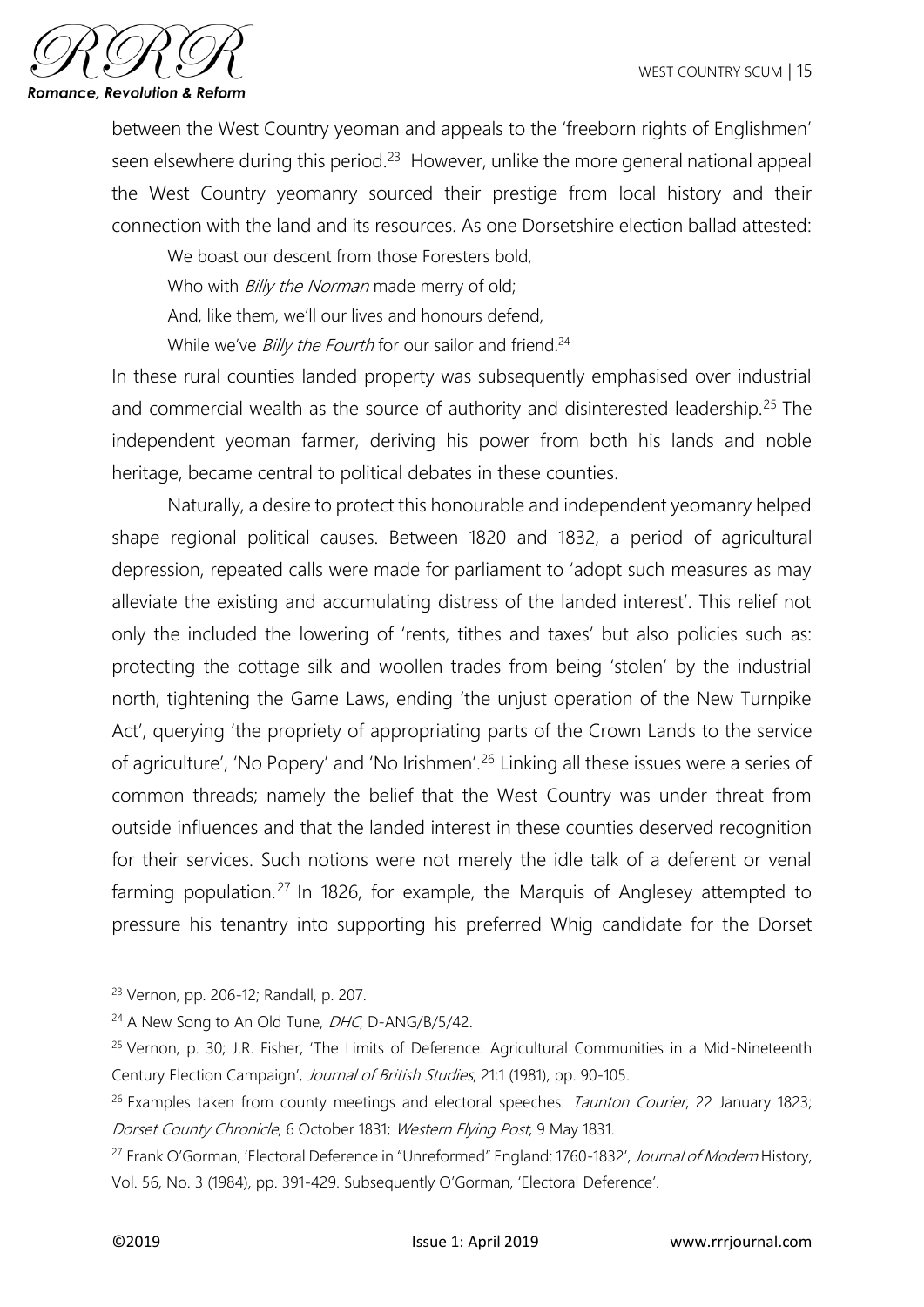

county elections. His embattled steward simply replied that all attempts had failed and 'all of your lordships servants are as against Mr Portman as any other candidate supporting Catholic Emancipation'.<sup>28</sup> An anonymous letter to *The Times* confirmed this opposition stating that with 'the Marquis not having been here for many years' the farming population would not submit to 'the management of an attorney, who lives 20 miles distant'.<sup>29</sup> Such was the power of these local causes that even noble landlords were condemned as ignorant foreigners.

Thus, whilst several historians have argued that championing a 'regionalist' mindset or policies was often considered anathema to political candidates during the nineteenth century, the realities of local electoral campaigns triumphed over these concerns.<sup>30</sup> Colonel Tynte, a candidate for Bridgwater in 1826, proudly declared that 'nothing on earth shall induce me to enter on a canvass, for I conceive it would be altogether inconsistent with those principles of independence […] and the future welfare and purity of the cause [of Reform].'<sup>31</sup> Even the commonplace electoral ritual of the canvass, whereby candidates would parade through the town and listen to local concerns, was deemed by Tynte to be unacceptable. However, his decision to abstain sent shockwaves across Bridgwater, and, following the nomination of an unexpected third candidate, Tynte was soon obliged to hold an 'enthusiastic meeting' for nearly two hundred of his supporters at a local inn 'to preserve the peace of the borough.' There Tynte reaffirmed his affection for the locality declaring that Bridgwater was 'a splendid and enviable example of public virtue to all England.<sup>'32</sup> Concurrently, Tynte's supposed political opponent, the avowedly 'local' Tory William Astell, canvassed the electors with the aim of securing re-election for both himself and Tynte as nothing would 'induce him to break off that friendship which they had contracted since their joint return to parliament.<sup>'33</sup> Consequently, during the 1820s it was easy for a candidate to remain aloof, detached and 'nationally minded' when their parliamentary seat was

<sup>&</sup>lt;sup>28</sup> William Castleman's Notebook, DHC, D-ANG/B/6/2.

<sup>&</sup>lt;sup>29</sup> The Times, 31 August 1826.

<sup>&</sup>lt;sup>30</sup> Lawrence, *Electing*, p. 19-21; O'Gorman, Voters, pp. 108-41, 285-98; Miles Taylor, 'Interests, Parties and the State: The Urban Electorate in England, c. 1820-72' in Party, State, and Society: Electoral Behaviour in Britain Since 1820, ed. by Jon Lawrence and M. Taylor, (Aldershot: Scholar Press, 1997), pp. 65-6.

<sup>&</sup>lt;sup>31</sup> 'Colonel Tynte's Answer, Taunton, Somerset Heritage Centre (hereafter SHC), DD\S\WH/351.

<sup>&</sup>lt;sup>32</sup> Taunton Courier, 15 February; 22 February 1826.

<sup>&</sup>lt;sup>33</sup> Taunton Courier, 1 March 1826.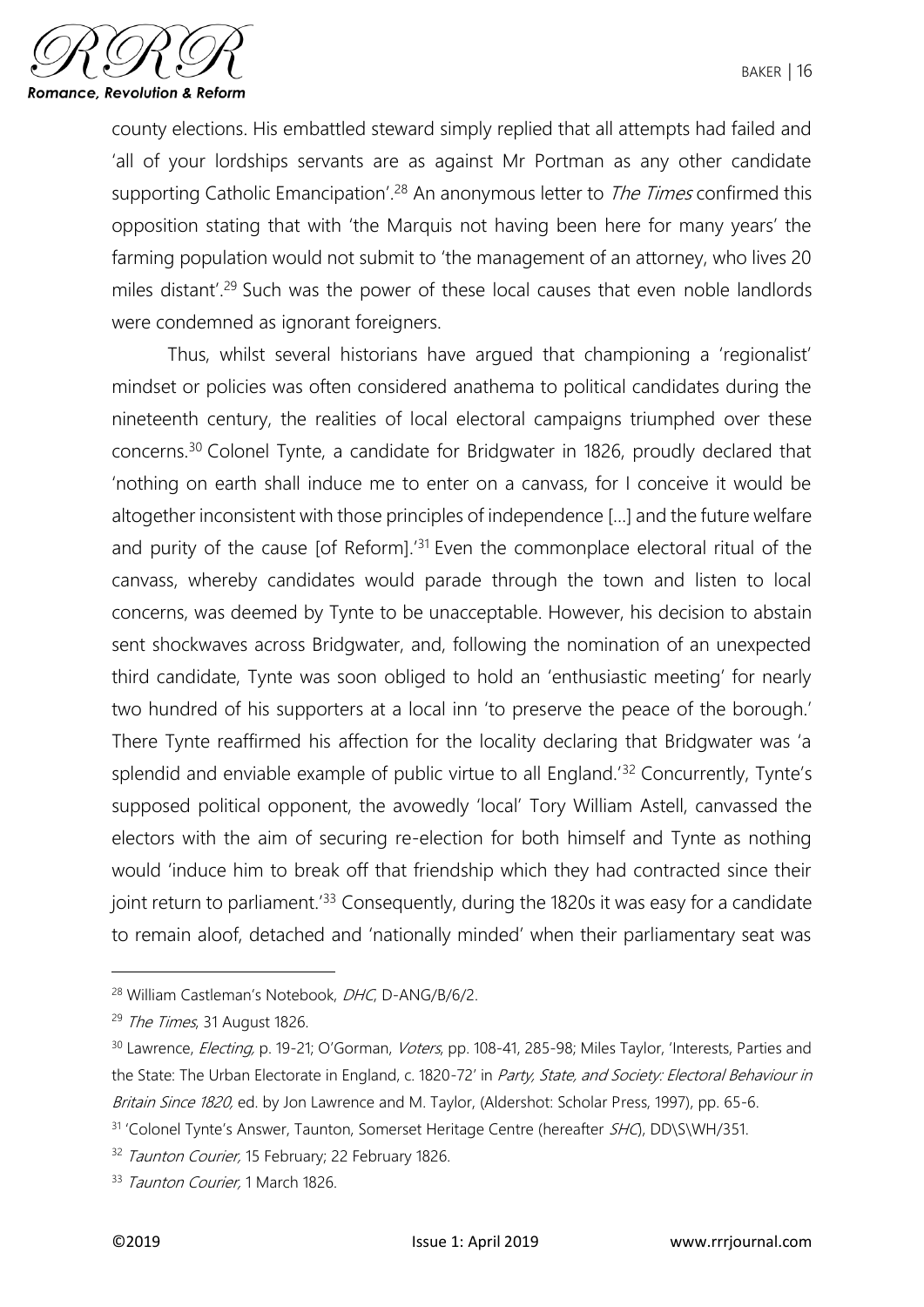

left uncontested. In the uncertainty of an electoral campaign, however, even the most devout follower of the 'principles of independence' had to engage to some degree with the local population and their concerns.

Luckily for candidates like Tynte, such contests were relatively rare. Prior to the reorganisation of parliamentary seats in 1832 no West Country constituency returned less than two members of parliament. As O'Gorman has argued, whilst it was a common, albeit not universal, practice for tenant farmers to 'reserve' one vote for their 'landlord's interests' it was a point of pride that they were free to use the rest however they wished.<sup>34</sup> Thus, supporting a 'nationally minded' candidate did not necessarily preclude the same voter from also putting his support behind a strongly 'localist' man. It was only during the rare instance of a by-election that electors were forced to make a clear choice. When only a single seat was in contention voting patterns and levels of partisanship changed dramatically.<sup>35</sup> Consequently, these contests often forced parliamentary candidates to address both national and local concerns in order to ensure success. During the Dorset by-election of October 1831, Tory candidate Lord Ashley found himself trailing by only ten votes on the final day of polling. Subsequently, at the Dorchester hustings where Bankes had been assaulted six months previously, Ashley proclaimed himself to be the defender of South West announcing that the peace, tranquillity and ancient institutions of the West Country 'are to be overthrown and destroyed by a measure concocted in the space of three short months!' He warned the crowd that in a reformed parliament 'the South and West of England will not be adequately represented' and that 'the interests and political influence of agricultural counties would be transferred to towns.<sup>'36</sup> The febrile atmosphere of the ongoing Reform Crisis naturally leant such an election immense national importance. However, Ashley presented the Reform Bill as a measure that would not only cause countrywide chaos but also endanger the sanctity and influence of the West Country. Furthermore, Ashley presented himself as the protector of those rights and freedoms which were, apparently, unique to this region of England. West Country identities were thus

<sup>34</sup> O'Gorman, 'Electoral Deference', pp. 399-403.

<sup>&</sup>lt;sup>35</sup> Philip Salmon, "Plumping Contests": The Impact of By Elections on English Voting Behaviour, 1790-1868', in By-Elections in British Politics, 1832-1914, ed. by T.G. Otte and Paul Readman (Woodbridge: The Boydell Press, 2013), pp. 23-51.

<sup>&</sup>lt;sup>36</sup> Dorset County Chronicle, 6 October 1831.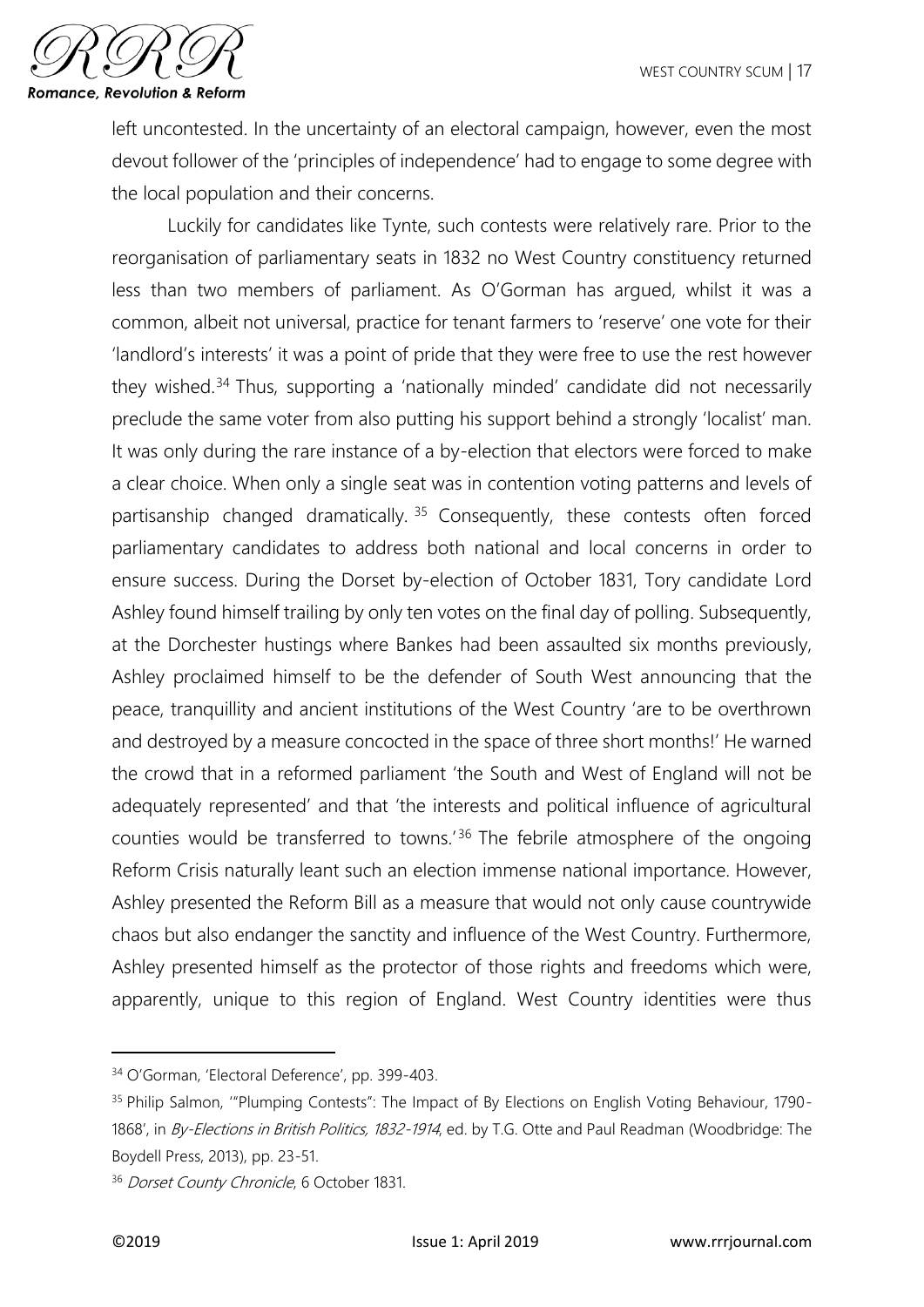

deployed by Ashley with opposition towards parliamentary reform intertwined with local obsessions over prestige, dignity and 'foreign' influence.

Whilst conservatives envisioned parliamentary reform as a threat to local tranquillity, reformist candidates instead presented such legislature as the only solution to the regions internal and external maladies. During the early-nineteenth century radical politicians such as Henry Hunt sought to champion local causes in order to integrate national political debate into local electoral culture and win over the rural population of the West Country. Hunt was a seasoned radical orator and advocate for universal male suffrage. In 1819, immediately following the Peterloo Massacre, Hunt had been arrested for sedition and imprisoned in Ilchester gaol, Somerset. During his imprisonment Hunt became invested in the county's administration and, following his release, he ran for one of the counties' parliamentary seats.<sup>37</sup> This challenge outraged the two incumbent members, Thomas Lethbridge and William Dickinson, who immediately sought to discredit the radical candidate. Hunt was described as a 'foreigner' who hoped to achieve 'a momentary triumph by hurling the poisoned missiles of calumny and falsehood against the honourable men who are opposed to his strange and unpalatable politics.<sup>'38</sup> The *Bath Chronicle* agreed, reporting that, in London, Hunt was a mere 'dealer in black coffee' and that a merchant could never hope to understand 'this county and its people.<sup>'39</sup> The 'culture of local xenophobia' was thus deployed with Hunt's radicalism being 'unpalatable' to the people Somerset. The candidates continued this assault during the elections, with Lethbridge claiming:

He began his career in the county not until he was kicked out of every honourable description of society; and he has not ceased since the first moment of his coming among you, to mislead you, and to strive to bring you to dishonour […] you would find no truly British spirit there.<sup>40</sup>

In these speeches Hunt was presented as both a political exile and a moral danger to Somerset. Not only was he a 'foreigner' in terms of the West Country but even his Britishness was questioned. Evidently, the term 'foreigner' was nebulous yet still contained unpatriotic suggestions. In these speeches both regional and national

<sup>&</sup>lt;sup>37</sup> John Belchem, 'Orator' Hunt: Henry Hunt and English Working Class Radicalism (Oxford: Oxford University Press, 1985).

<sup>38</sup> Taunton Courier, 12 February 1823.

<sup>&</sup>lt;sup>39</sup> Bath Chronicle, 16 December 1824.

<sup>40</sup> Taunton Courier, 21 June 1826.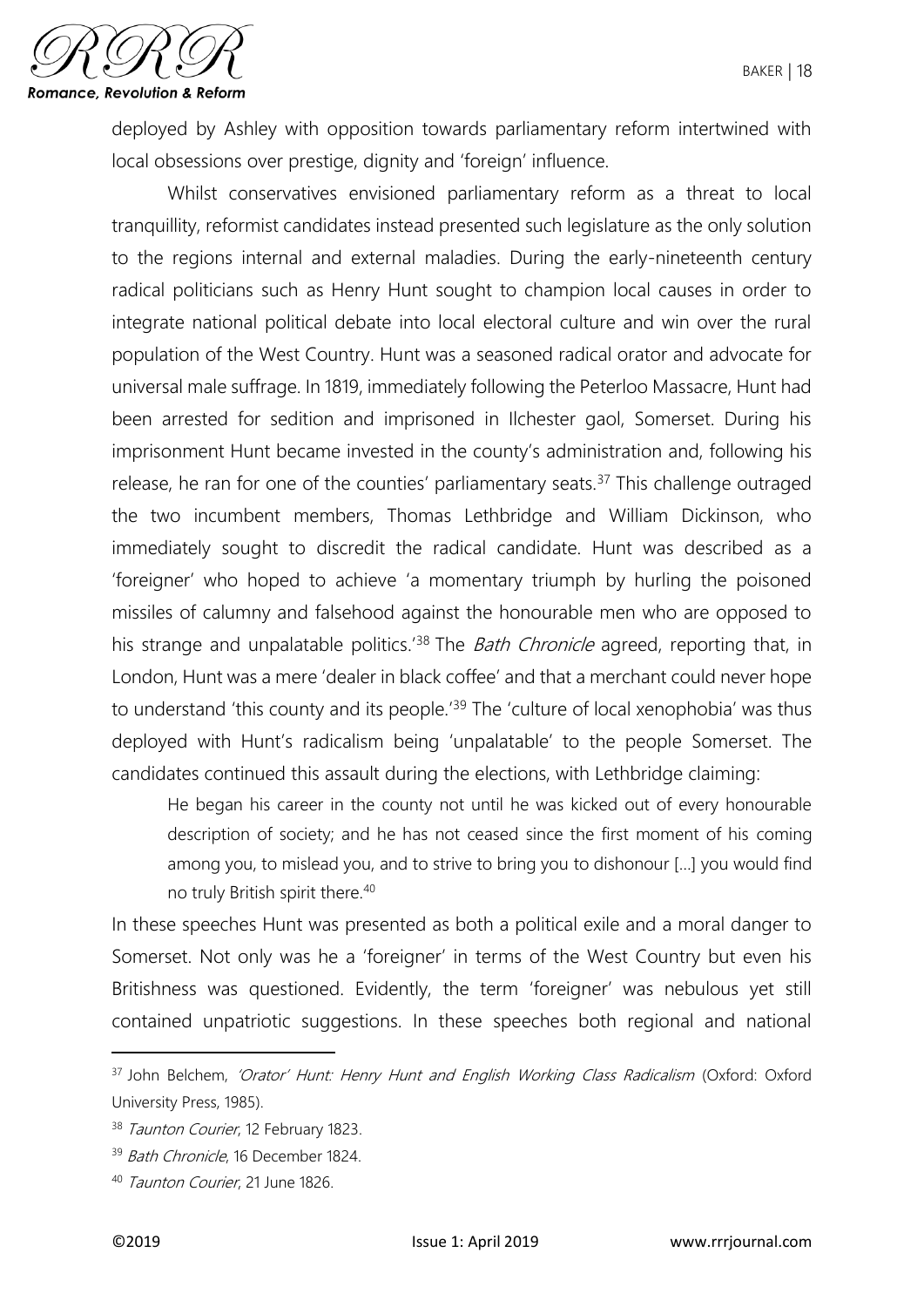

identity coalesced to condemn Hunt. His supposed lack of 'British spirit' referenced earlier condemnations of republican figures such as Tom Paine.<sup>41</sup> Indeed, Hunt was accused of 'endeavouring to produce discord by sowing Paine's bones in the fields of Somerset.'<sup>42</sup> Hunt was therefore presented as a creature utterly alien to Somerset, a man whose political stances would only serve to induce chaos locally and, in so doing, endanger the region and nation.

The labelling of Hunt as a 'political adventurer' was aided by Lethbridge's and Dickinson's control over local political sites.<sup>43</sup> Despite Vernon's claims that public houses were 'invariably' hired out to the highest bidder during elections, Hunt was utterly incapable of doing so in 1826. In both Yeovil and Wells, Hunt was 'refused admission' due to fears that supporting his campaign would draw the ire of the incumbent members, who were both wealthy local landowners.<sup>44</sup> This strategy was also an attempt to recast Hunt as an 'exile' who no-one could have 'had the assurance to imagine that the Freeholders of Somersetshire would intrust their interests to.' However, this banishment also allowed Hunt to construct new spaces of political knowledge. In Yeovil, after being ejected from the Mermaid Inn, Hunt travelled to the Three Cloughs, a poorer establishment on the outskirts of town, whereupon:

He dined at the market-table; and when the cloth was removed, amused the farmers and labourers, for three quarters of an hour, with a statement on their grievances, the crimes of the Magistrates, and the total incompetency of the present members.<sup>45</sup>

Rather than the silk banners, fine dining and eloquent speeches that usually accompanied electoral dinners, Hunt had instead inverted the usual customs. The 'market-table' was one of the cheaper dining tables at the inn, and a tablecloth replaced the usual banner.<sup>46</sup> Taking advantage of his 'exile' from polite political society, Hunt

 $\overline{\phantom{a}}$ 

<sup>&</sup>lt;sup>41</sup> Nicholas Rogers, 'Burning Tom Paine: Loyalism and Counter-Revolution in Britain, 1792-3', Histoire Sociale/Social History, Vol. 32, No.64 (1994), 139-71.

<sup>42</sup> Taunton Courier, 29 January 1823.

<sup>43</sup> Taunton Courier, 31 May 1826.

<sup>44</sup> Vernon, pp. 214-20; Taunton Courier, 31 May 1826, 7 June 1826. For licensing laws see: Parolin, pp. 179- 243.

<sup>45</sup> Taunton Courier, 31 May 1826.

<sup>46</sup> James Epstein, 'Radical Dining, Toasting and Symbolic Expression in Early Nineteenth Century Lancashire: Rituals of Solidarity', Albion, Vol. 20, No. 2 (1988), pp. 271-91.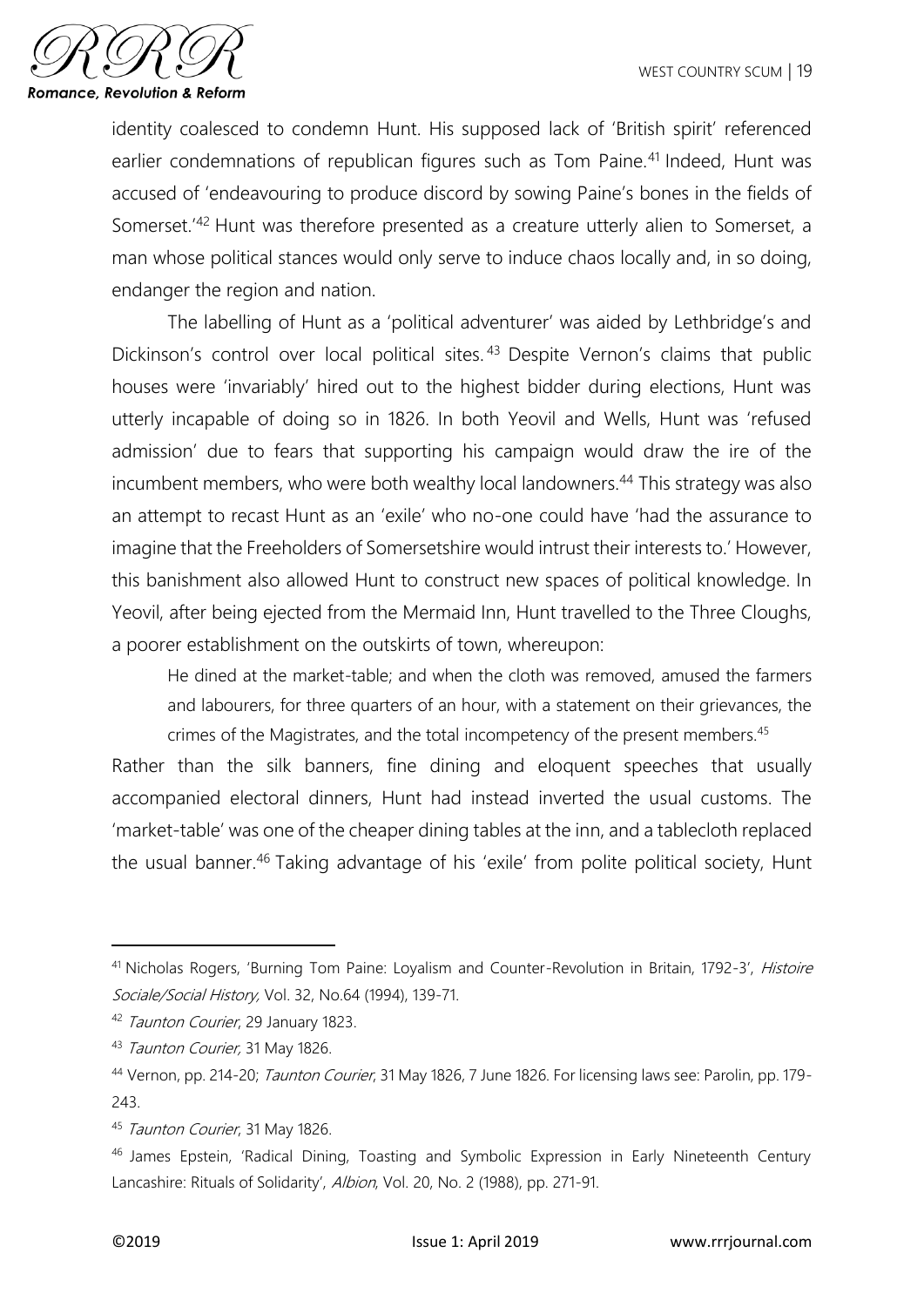

embraced the identity of a West Country farmer. By converting this new space, Hunt had an opportunity to recast himself as a champion of the local downtrodden.

Subsequently, throughout the electoral campaign Hunt continuously emphasised his connections to the West Country. In response to Lethbridge's comments about his 'British spirit' Hunt issued a sarcastic reply: 'I understand Sir Thomas Lethbridge has been prattling about 'Itinerant Orators' attending the meeting. I shall come from my estate in Glastonbury – perhaps the bristly Baronet will come from his estate – in the Moon'.<sup>47</sup> What Lethbridge had neglected to mention, was that Hunt was Lord of the Manor of Glastonbury Twelve Hides. Following his release from Ilchester gaol in 1823, Hunt regularly returned to his manor and presided over his Court Leet. During this ceremony Hunt listened to local grievances and appointed officers to police the 'correct and fair' weights and measures of the marketplace. <sup>48</sup> Hunt thus transformed himself from a 'foreign' radical into the very model of a paternalistic local lord. This plan seems to have succeeded as it was reported that in one meeting the Glastonbury farmers proclaimed that while 'the Corporation laugh at us, and say they don't care a fig for us' Hunt was worthy of 'the great authority of Alfred' and was a 'man of true county stock'.<sup>49</sup> Hunt was beloved in this community, not simply for being a Lord but for epitomising a West Country identity. During the Court Leet, Hunt also conducted the ancient ritual of Perambulation, whereupon Hunt traversed his manor's borders to ensure no trespasses had taken place. Such an act connected Hunt with both his tenants and the landscape of Somerset. A small farmer later recounted a feeling of 'awe' as Hunt stopped at his home to refresh himself with a cup of cider.<sup>50</sup> Since the medieval period Perambulation had been a key ritual in defining who was, and was not, a formal member of village society. The boundaries set and confirmed during these ceremonies not only reinforced cultural bonds but also defined eligibility for charity or poor relief. <sup>51</sup> Consequently, rather than deny his regional attachments or present himself as superior to rural squabbles, Hunt directly engaged in local society. By

<sup>47</sup> Morning Chronicle, 23 January 1823.

<sup>48</sup> Henry Hunt to the Radical Reformers, SHC, SERIAL 6/21; Town Clerk of Glastonbury to the Home Office, National Archives, London, HO 40/17, f. 369.

<sup>49</sup> Morning Post, 30 October 1826.

<sup>50</sup> William Goodson's Diary, 1794-1849', SHC, A\ATT/1.

<sup>51</sup> David Fletcher, 'The Parish Boundary: A Social Phenomenon in Hanoverian England', Rural History, 14 (2003), pp. 177-96.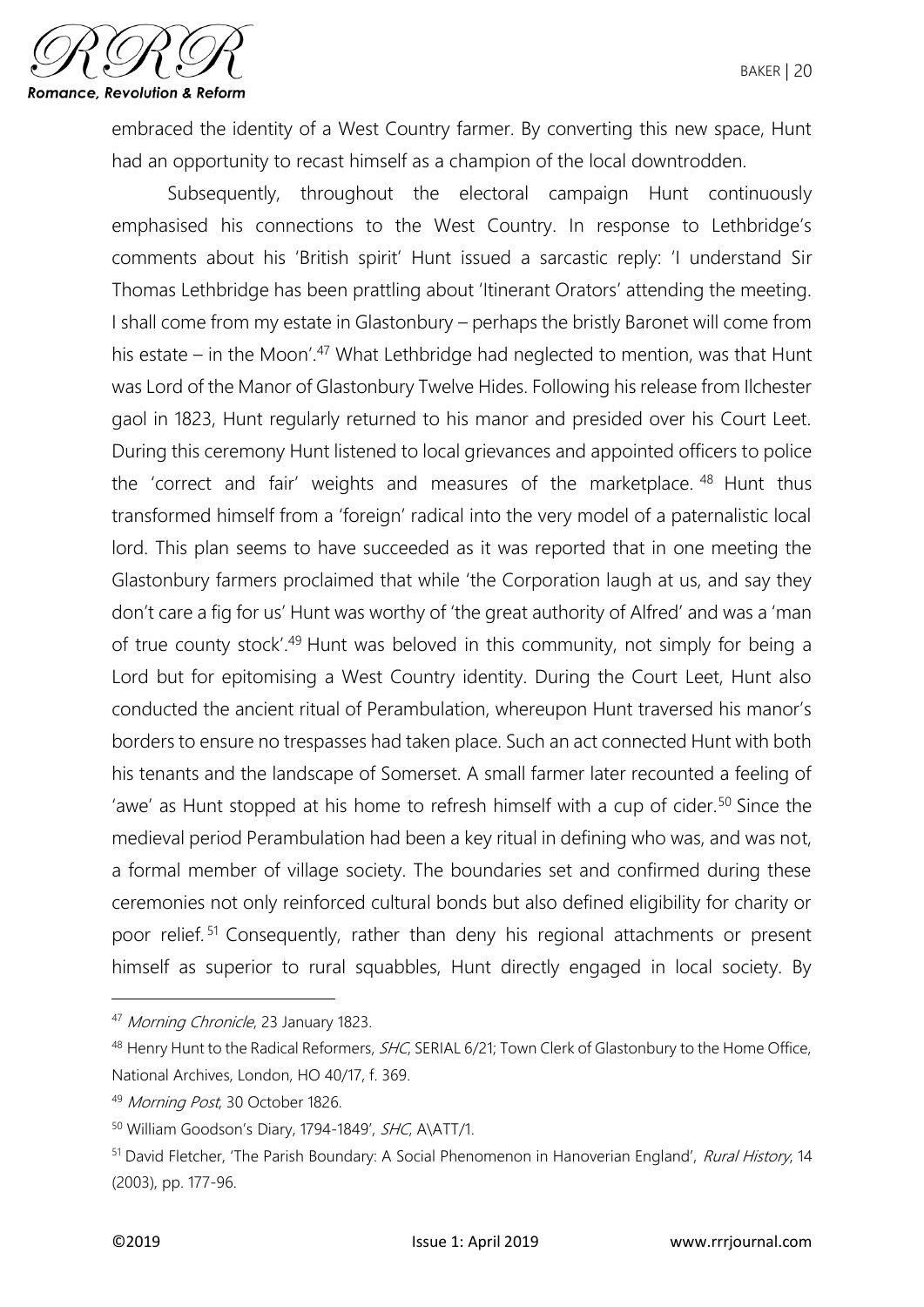

becoming the personification of a landed West Country gentleman, alongside rituals that directly connected himself with the local environment, Hunt was attempting to make his radicalism as much a part of the Somerset landscape as his manor's borders.

To fully integrate local concerns with radical policies Hunt also attempted to demonstrate that the current unreformed political system was a corruptive influence which had damaged the reputation of the region. In 1816 a ship known as the Greyhound ran aground on the Galver Sands near Bridgwater. The lighthouse that was supposed to have warned the crew had fallen into disrepair and was unmanned. Over one hundred lives were lost, including a party of local townspeople who had attempted to save the crew.<sup>52</sup> Even a decade later, newspapers described the catastrophe as a 'black mark on our town and county.'<sup>53</sup> During his electoral speeches in 1826, Hunt explicitly linked national corruption, noble privilege and parliamentary reform with this 'black mark.' Lethbridge and Dickinson, Hunt claimed, were puppets of 'Old Corruption' siphoning money from the region to pay 'the great paupers who do mischief in society.' Without these 'sinecurists' those 'accidents would never had happened in consequence.'<sup>54</sup> Hunt not only countered claims that his radical politics was 'foreign' to the West Country but also established how national corruption and political exclusivity had disastrous local consequences. Criticising proposals from Lethbridge and Dickinson to lower tithes and protect corn prices Hunt declared that such 'milk and water' policies did 'not go to the root of the evil.'<sup>55</sup> It was not Hunt's demands for radical reform that were 'poisoned missiles' threatening Somerset but the corruption of existing political institutions. Radical reform was thus the only real corrective to the corruption of men such as Lethbridge and Dickinson. In this sense, there was no sharp divide between national political concerns and local identity. Politicians like Hunt deployed both simultaneously to achieve their goals.

It was this mobilisation of local identity and relationships in service of national political aims that granted some elite women an opportunity to engage in regional politics. As with all aspects of society, nineteenth-century electoral rituals were highly gendered. The hustings, for example, were portrayed as an exclusively male space. Lord

<sup>52</sup> Morning Post, 8 January 1816.

<sup>53</sup> Bridgwater and Somerset Herald, 12 February 1826.

<sup>54</sup> Taunton Courier, 22 June 1826.

<sup>55</sup> Taunton Courier, 22 January 1823.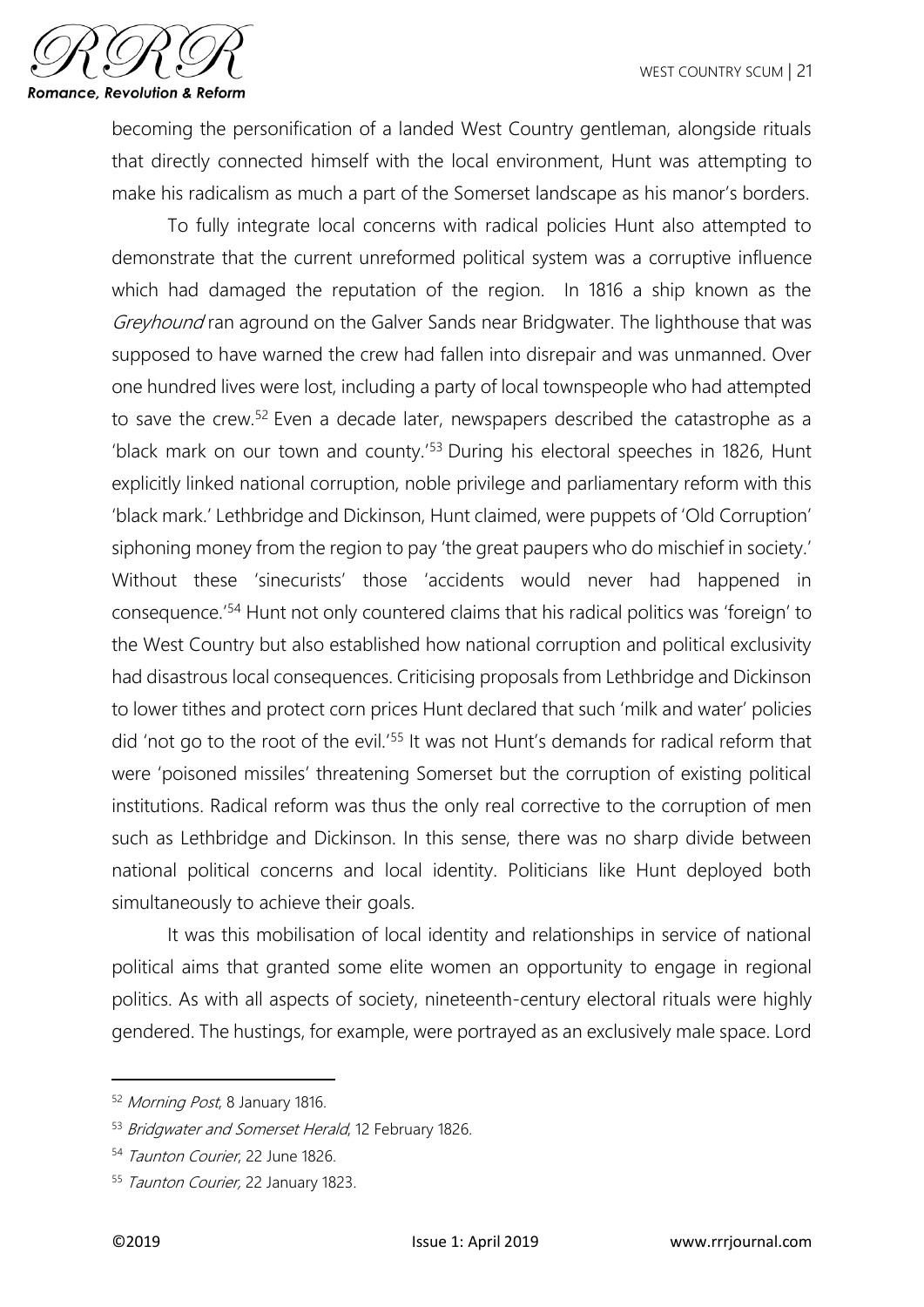

Ashley encapsulated contemporary feelings when he announced that 'if it were consistent with female delicacy, I am sure she [his wife] would come to these hustings.'<sup>56</sup> With enough local influence, however, certain women could overcome these boundaries. At the West Somerset Elections of 1834, Mary Sanford took it upon herself to canvass for her son, Edward Sanford, following the crowd's 'unfavourable' reaction to his candidature. Edward was thus shipped off to Gibraltar whilst the noble matriarch of the Sanford family campaigned for him.<sup>57</sup> Mary's position as head of a local noble family allowed her to leverage the name of her family and overcome the traditional barriers facing women in nineteenth-century politics. Even women who did not command as much respect as Mary Sandford were still often appealed to during the canvas. In Ilchester it had become a tradition that, at each election, local women were treated to bottles of wine by election agents whilst they danced down the high street.<sup>58</sup> The reasoning behind such displays are readily obvious when consulting the reports of election agents. In Bridport, for example, it was reported that Joseph Batson's wife 'manages and controls him' and thus she was paid  $E7$  for her husband's vote.<sup>59</sup> As Gleadle has argued, middle-class and aristocratic women during the nineteenthcentury were not wholly excluded from the masculine political world but were viewed as 'borderline citizens'.<sup>60</sup> The exclusion of women at the national level of politics, was mediated and adapted by the realities of local society and reputation. Leveraging noble status or their personal relationships provided these women with a degree of power generally unseen elsewhere.

Although some politicians may have found it distasteful, the practicalities of early nineteenth-century elections ensured that candidates became invested in local concerns and customs. By capitalising on local spaces, rituals and legacies even those not considered traditional political subjects could become involved in national debates. Regional identity was malleable and adaptive and so both conservatives and radicals sought to prove themselves as the true supporters of the landed interest. Far from

<sup>56</sup> Dorset County Chronicle, 6 October 1831.

<sup>&</sup>lt;sup>57</sup> Mary Sanford to E.A. Sanford, 1834, SHC, DD/SF/7/5/15.

<sup>58</sup> Memories of Ilchester, SHC, A\CTP/1/12/18.

<sup>59</sup> Election Agent's Record of the Canvass, DHC, D-COL/X/7.

<sup>&</sup>lt;sup>60</sup> Kathryn Gleadle, Borderline Citizens: Women, Gender and Political Culture in Britain, 1815-1867 (Oxford: Oxford University Press, 2009), pp. 2-34.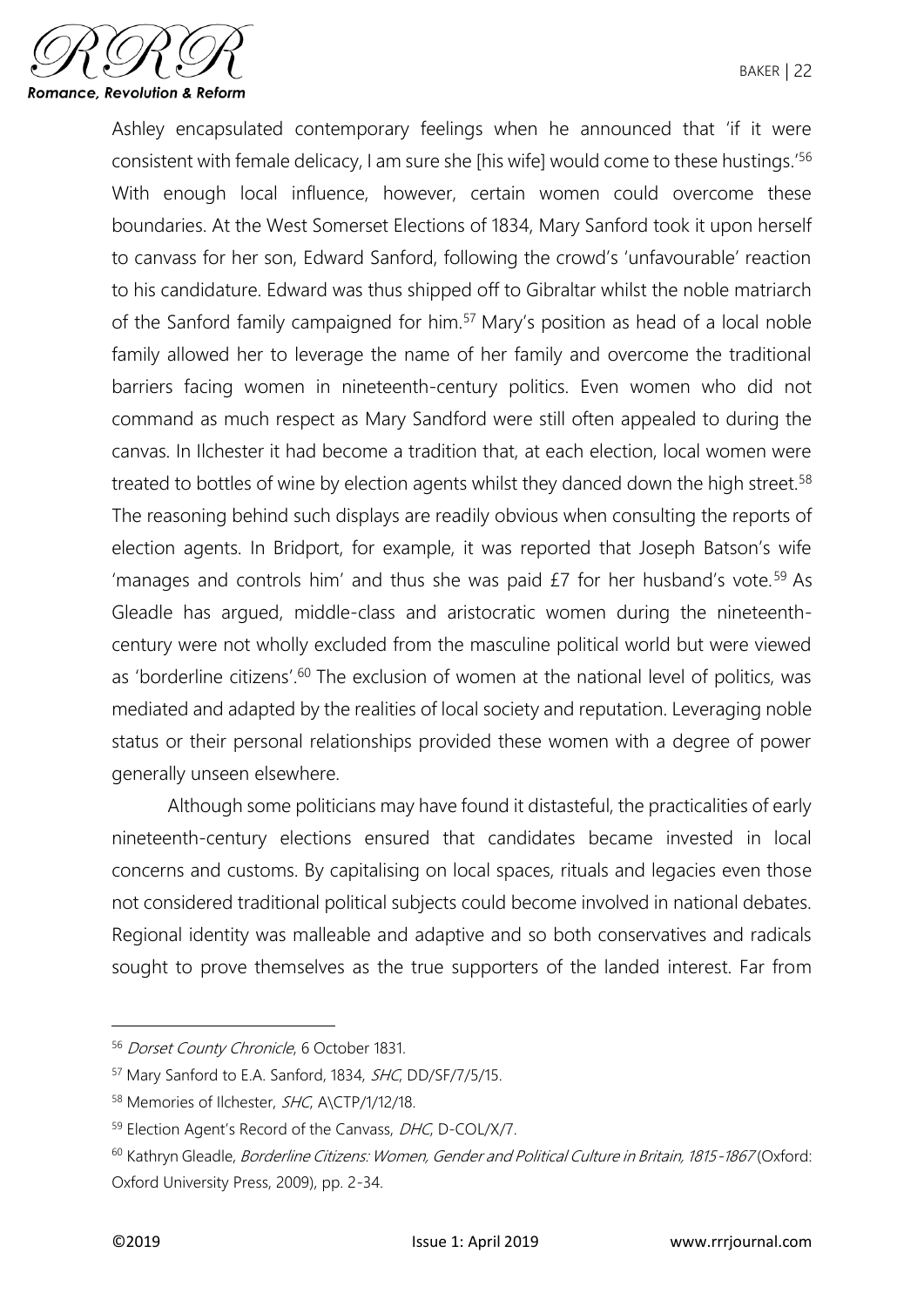

precluding national political knowledge, the intertwining of national and local concerns by candidates like Hunt enabled the West Country electorate to become directly involved with debates surrounding Britain's political future.

\*\*\*

Electoral contests, however, did not solely revolve around the actions of the enfranchised. Whilst it was the elite West Country electorate that candidates inevitably sought to win over, the unenfranchised were also increasingly adopting regional identities, rituals and customs to serve national political aims. In the years preceding 1832 the vast crowds that gathered at the hustings were comprised primarily of nonvoters. These public political displays were often the only opportunity for the bulk of the rural population had to engage with their representatives. Subsequently, 'clamour and the most boisterous interruptions' were commonplace and it was not uncommon that 'not one of the speakers could be heard five yards from the spot on which he stood.' <sup>61</sup> Early nineteenth-century elections were not designed to accommodate nuanced speechwriting or rhetorical genius but were exercises in the command of visual culture and crowd management.<sup>62</sup> Moreover, elections provided a periodic opportunity for a public assessment of the conduct of the local ruling classes. The landed elite were supposed to represent the common interest, of both the electorate and unenfranchised poor. If it was believed that they had neglected this duty, elections also provided an occasion to forcibly remind the elite about their obligations.<sup>63</sup> By utilising their strength in numbers and controlling key local spaces, the unenfranchised popular crowd could thus both involve themselves in national political issues and exploit the grandiose claims of the West Country yeoman's generosity and charitability.

Whilst their formal involvement at the hustings was either limited or nonexistent, by controlling this key local political space popular crowds in the West Country attempted to critique and reshape local and national political systems. <sup>64</sup> Civil disturbances during elections, therefore, were often conducted with the hope of directly influencing the political process. During the Weymouth elections of 1826, opposition

<sup>&</sup>lt;sup>61</sup> Taunton Courier, 26 December 1832; Bath Chronicle, 12 May 1831.

 $62$  Paul Pickering, 'Class Without Words: Symbolic Communication in the Chartist Movement', Past and Present, Vol. 112 No. 1 (1986), pp. 144-62

<sup>63</sup> Fisher, pp. 99-104; O'Gorman, 'Electoral Deference', pp. 396-9.

<sup>64</sup> Navickas, pp. 3-19.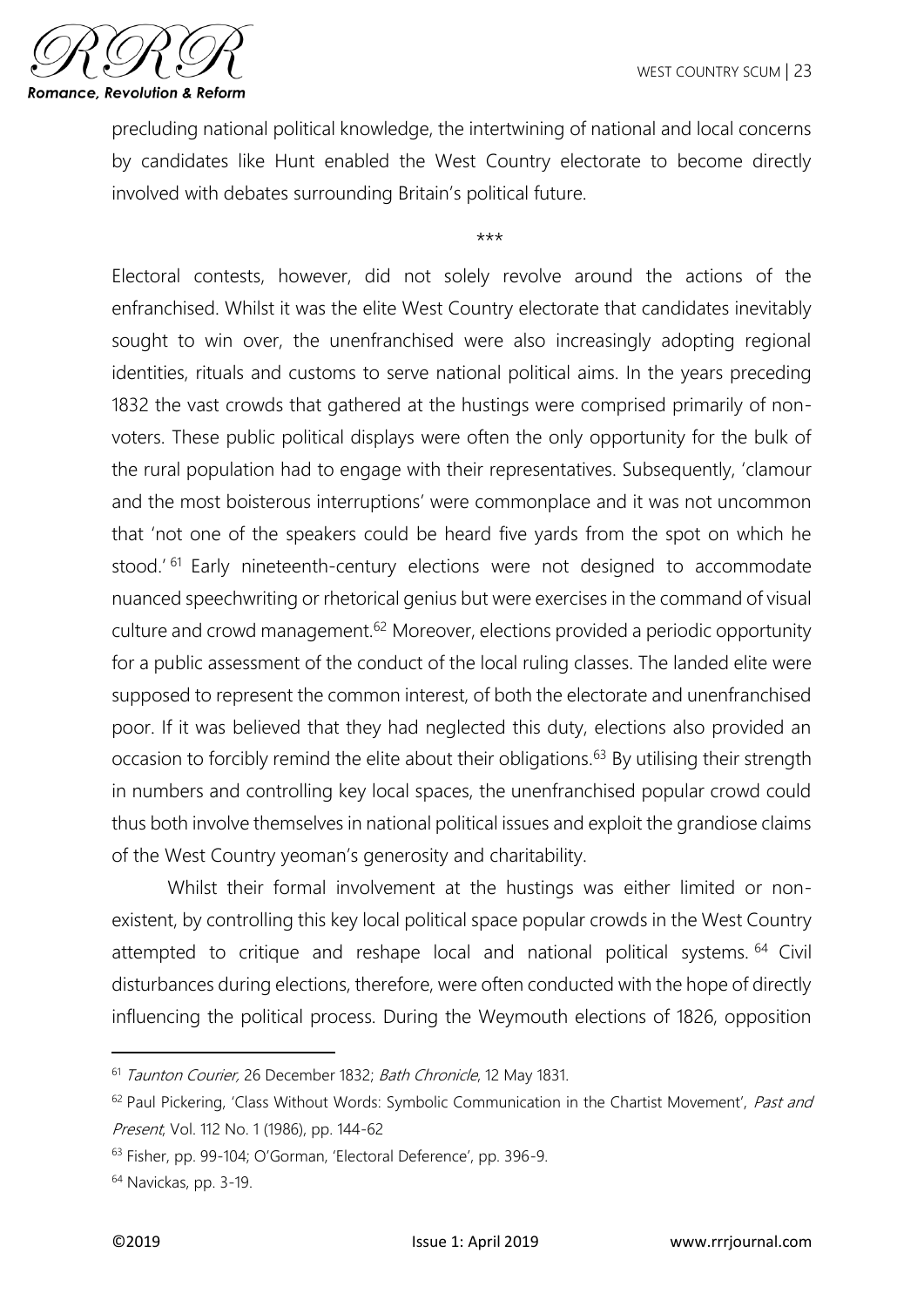

towards the corporation's 'Union', an alliance between conservative and liberal corporators to each send two members to parliament, found its expression in battles over the hustings. The popular crowd had thrown its support behind an independent candidate, Colonel Gordon, as 'there was a common belief amongst the lower orders that the Union no longer served their needs'. From the second day of polling the crowd overwhelmed the small hall where the hustings were situated and:

overpowered the few friends of the Union that made their way into it. The Blues acted upon a regular system of obstructing the voters for the union from entering the hall [...] The voters for the Union were pointed out to the Gordonites or Blues, three or four of these would surround a voter for the Union and carry him by force away from the door of the hall  $65$ 

This group, primarily comprised of non-voters, had seized the political space and were dictating who could and could not vote at the hustings. This was not some disorganised riot but a calculated strategy. Unable to legally vote for their candidate, controlling this space was the only opportunity the unenfranchised had to influence the political process. The hustings were an exclusive political space that welcomed only those with the franchise. By occupying this site, the people of Weymouth were inserting themselves into the official structures of politics, symbolically and physically. So great was the crowd's obstruction that eventually the 6<sup>th</sup> Dragoons barricaded the town hall; those who wished to vote entering via a ladder.<sup>66</sup> If, as Vernon claims, this tactic of 'packing the hall' had collapsed in larger constituencies due to the moving of hustings to outdoor venues, then it was the unique nature of these small rural boroughs which empowered the crowd.<sup>67</sup> At Weymouth, the crowd understood both the practical and symbolic importance of the hustings to the political process. By challenging the 'Union' in this manner not only were they criticising the neglect of the local populace by the corporation, but they were also involving themselves in the previously exclusive national political process. Those who did not accept the crowd's political views were physically exiled from the community.

It was the belief that the physical environment of rural England needed to be cleansed so that political reform could occur that also encouraged assaults on the

 $65$  Case for Opinion on the Weymouth Parliamentary Election,  $DHC$ , D-FAR/B/L/1, ff. 1-3.

<sup>66</sup> The Times, 22 June 1826

<sup>67</sup> Vernon, pp. 89-102.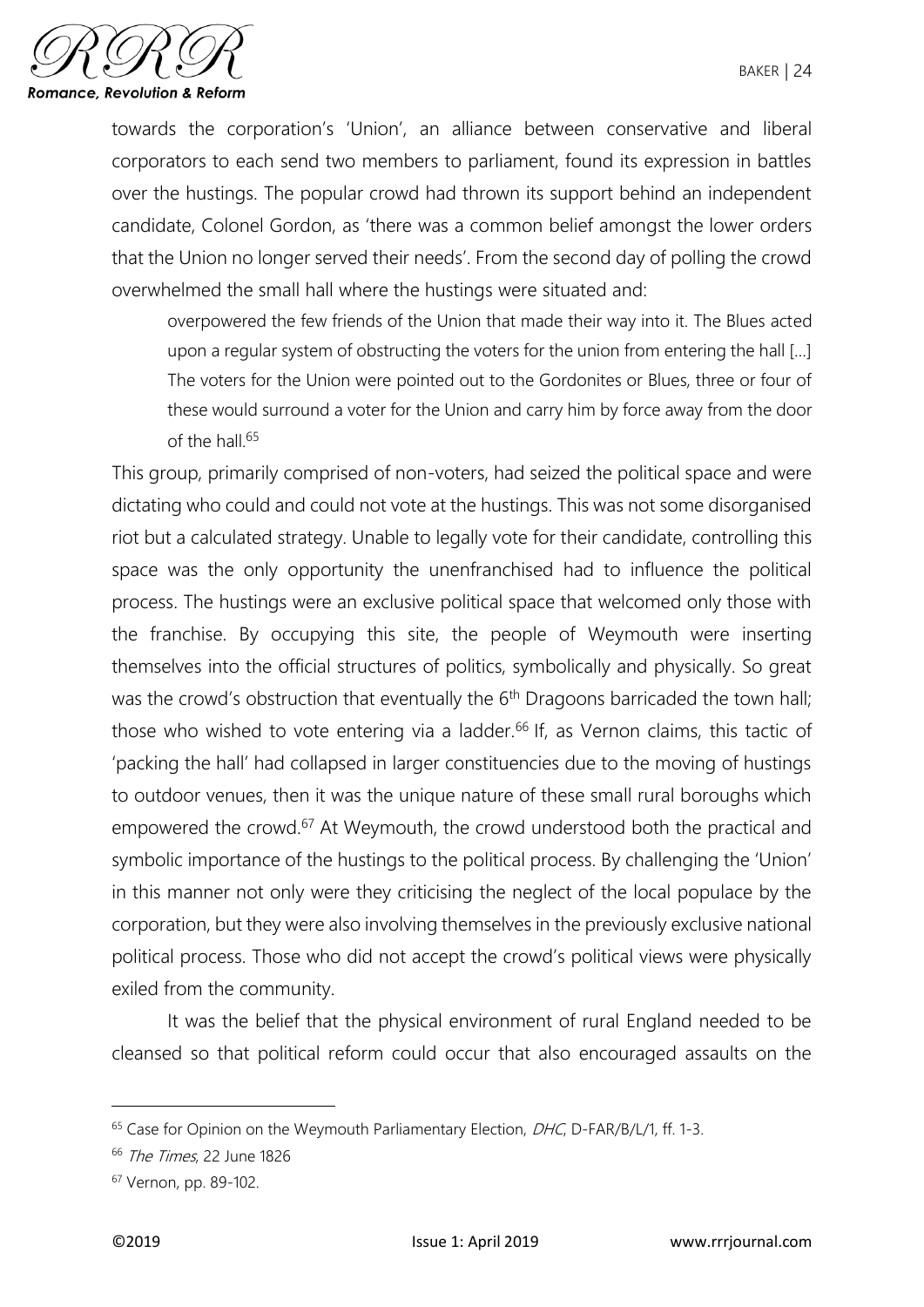

homes of electoral agents during periods of electoral violence. As noted previously, speeches from politicians such as Hunt consistently referenced national corruption as endangering and infecting rural localities. Popular crowds sought to physically prevent any infection. During the riots that followed the Dorset by-election of 1831, for example, the crowd acted upon allegations from reformers that their candidate, Ponsonby, had lost due to 'the trickery of the lawyers and the partiality of the assessor' and so 'the houses of the attorneys of Lord Ashley […] were thus marked out as objects of violence.' <sup>68</sup> This 'violence' came in the form of breaking into their homes and 'destroying every document, paper and book on which they could lay their hands.' It was reported that 'the ransacking was so complete that the streets for some distance in the vicinity of these gentlemen's offices, were strewed with parchments and paper.<sup>'69</sup> By purposefully targeting the official documents stored within these homes the crowd was literally seizing the mechanics of state and destroying them. As in Weymouth this was an attempt to take control of the political process. Ponsonby had been defeated by the legal papers of the poll clerks and so the crowd sought to eliminate these documents. The destruction of these houses also served to drive out 'malicious influences', men who had acted dishonourably and thus failed their local obligations. Referring to one political agent the crowd's leader announced: 'the bald headed shall not pass over Blandford Bridge alive.'<sup>70</sup> By destroying their homes and denying them access to the town these supposedly corrupt political agents had been forcibly removed from the local community. Controlling physical place in both Blandford and Weymouth was just as meaningful as any political speech, banner or ritual. By seizing sites such as the hustings or the homes of political agents, the crowd demonstrated their belief that the current dishonourable state of British politics was unacceptable and those who supported it were no longer welcome. Rather than mindless looting or drunken inarticulate violence, for the briefest moment these rural communities could construct their own ideal political world.

The punishing of those who had failed to uphold the 'common interest' was aided by rural shaming rituals. At Bridgwater in 1832 the West Country custom of

<sup>&</sup>lt;sup>68</sup> The Times, 20 October 1831; Dorset County Chronicle, 27 October 1831.

<sup>&</sup>lt;sup>69</sup> John James Smith's Account of the Blandford Riots, University of Bristol Special Collections, Bristol, DM58 Pinney (Domestic) Box B4, Bundle 5, f. 1.

<sup>70</sup> Dorset County Chronicle, 22 March 1832.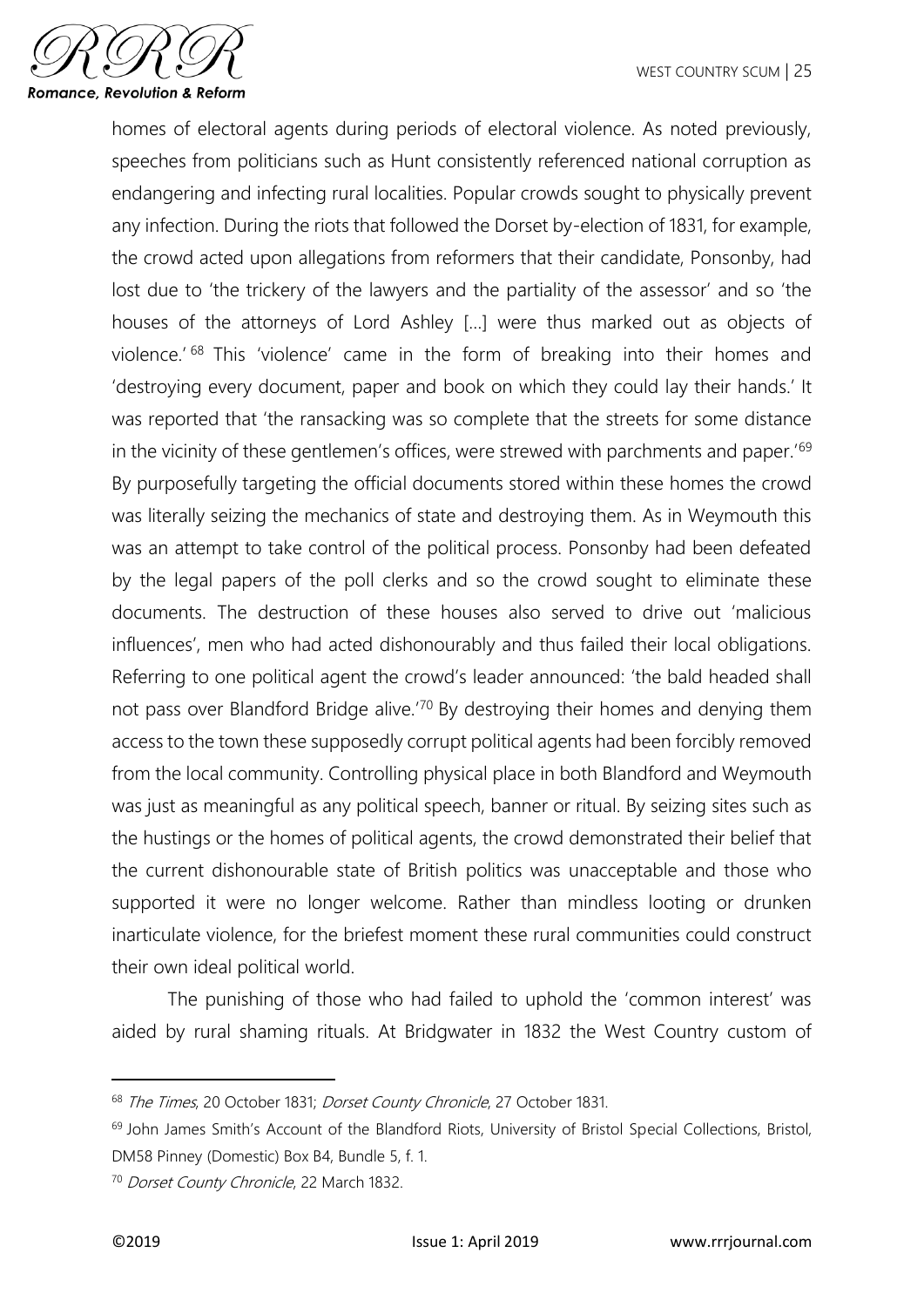

'skimmington riding' or 'rough music' was deployed to protest a Tory electoral victory. The disturbance began when John Bowen, a local magistrate and anti-Reformer, arrested a man for drunkenness during the post-election revelry. Subsequently:

The crowd commenced by uttering cries of vengeance against Mr. Bowen and 'all the Blue party' […] his premises being at that time surrounded by a mob consisting of not less than two hundred persons, most of whom were armed with large sticks, and many of them in disguise. Soon after Mr. Bowen had entered, cries were uttered by the mob 'We will have him out or pull down the premises'.<sup>71</sup>

It was revealed in court that 'one of the mob had his face blackened' whilst another was 'wearing fake curls and a dress'. Their leader was playing a bugle whilst wearing a 'large great coat, with a cape that came all around his body'.<sup>72</sup> The presence of blackface, discordant music and crossdressing embed this act within the ritual structures of 'skimmington riding.' This form of communal punishment was usually reserved for adulterers or cuckolds. In its traditional setting, those accused of moral or sexual crimes were visited by a procession of villagers beating pans, blowing horns and screaming the supposed crimes of the victim. The blackened faces were not simply a disguise. Rather, the masks and costumes enabled the perpetrators to overcome their individuality and the crowd became a representation of the community. Crossdressing, similarly, not only allowed the crowd to 'act out' sexual crimes in lurid detail but also represented a damning moral judgement. Women were generally seen in rural society as the judges of moral character, and so by crossdressing during protest men attempted to adopt this power. 'Skimmington riding' was thus a form of remonstrance against those who endangered the moral code of rural society.<sup>73</sup> By performing such a ritual outside Bowen's home, the protestors were directly likening his political activities with gross sexual misdemeanours. John Bowen, and the entire Tory party, were degraded to the level of a henpecked husband or adulterous woman. Furthermore, 'skimmington riding' was also traditionally coupled with the removal of an offender from the local community. Bowen's political actions had exiled him from West Country society, much like the sexual crimes of the cuckold. The enforcement of this exile was

<sup>&</sup>lt;sup>71</sup> London Evening Standard, 20 December 1832.

<sup>&</sup>lt;sup>72</sup> 'Election Riot at Bowen's House in Bridgwater, 1832', *SHC*, DD\CLE/6/1.

<sup>73</sup> Martin Ingram, 'Ridings, Rough Music and Mocking Rhymes in Early Modern England', in B. Reay (ed.), Popular Culture in Seventeenth-Century England (London: Croom Helm, 1985), pp. 166-97; Edward Thompson, 'Rough Music Reconsidered', Folklore, Vol. 103, No. 1 (1992), pp. 3-26.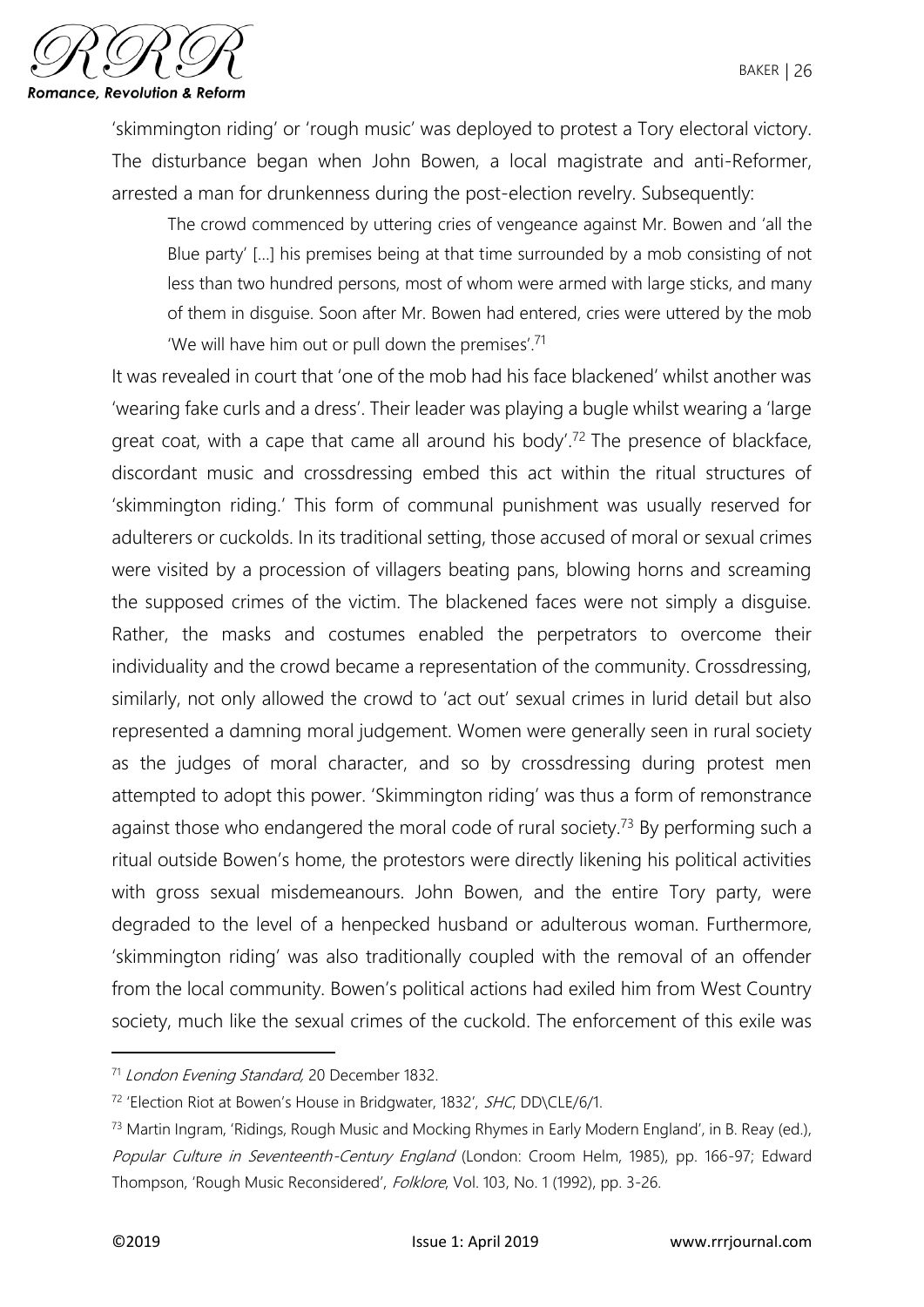

attempted not only symbolically through this shaming ritual but also physically. Cries of 'Down with premises!' and 'Away with the Blues!' permeated the crowd and as the night progressed many of those gathered around Bowen's home, including an increasing number dressed as women, attempted to pull down his house.<sup>74</sup> Bowen's home became a bridge between local ritual and national politics. The corruption of the Tories had to be cleansed, and by destroying both Bowen and his home Bridgwater could be freed from their influences.

Blackface, crossdressing and 'skimmington rides' were not impediments to national political protest but aids. Their appearance provided local protestors with protest repertoires that allowed them to express their distaste for the current state of British politics. A similar assault occurred in Poole in 1831 where the crowd specifically targeted a beer shop 'kept by a man named Hoare, who had voted for Lord Ashley'.<sup>75</sup> Hoare attempted to scare the crowd by firing his musket, but he was:

knocked down; and whilst down, was struck a violent blow on his arm. They then hauled him up and tumbled him about. He was led by the mob away from the house [with] a particular kind of whistle from one of the mob which was followed by a cheer and a huzza.<sup>76</sup>

Hoare was carried through the streets as the crowd played 'rough music'. To ensure that all onlookers identified Hoare the crowd also stole his pub sign and paraded it in front of him.<sup>77</sup> Deploying these ritual forms invested political protests with cultural legitimacy through precedence and association.<sup>78</sup> 'Skimmington Riding', at its core, was a shaming ritual used to castigate a member of the community who had failed in their societal obligations and expectations. Both Bowen and Hoare had been assaulted for their support of national corruption and thus failing to uphold the expected values of the West Country. For those who participated these rituals helped perform political concerns through the language of custom. The crowds at Bridgwater and Poole were not only cleansing corruption locally, but also demonstrating their opposition to

<sup>74</sup> Notes of Trials Arising Out of an Election Riot, SHC, DD\CLE/6/1.

<sup>75</sup> Dorset County Chronicle, 20 October 1831.

<sup>&</sup>lt;sup>76</sup> Dorset County Chronicle, 15 March 1832.

<sup>&</sup>lt;sup>77</sup> William Mate, Then and Now: Or Fifty Years Ago. Facts, Ancient and Modern, Connected with the County of Dorset and the South-West of England (Poole, 1883), p. 102.

<sup>&</sup>lt;sup>78</sup> Carl Griffin, 'Affecting Violence: Language, Gesture and Performance in Early Nineteenth-Century English Popular Protest', Historical Geography, 36 (2008), pp. 139-62.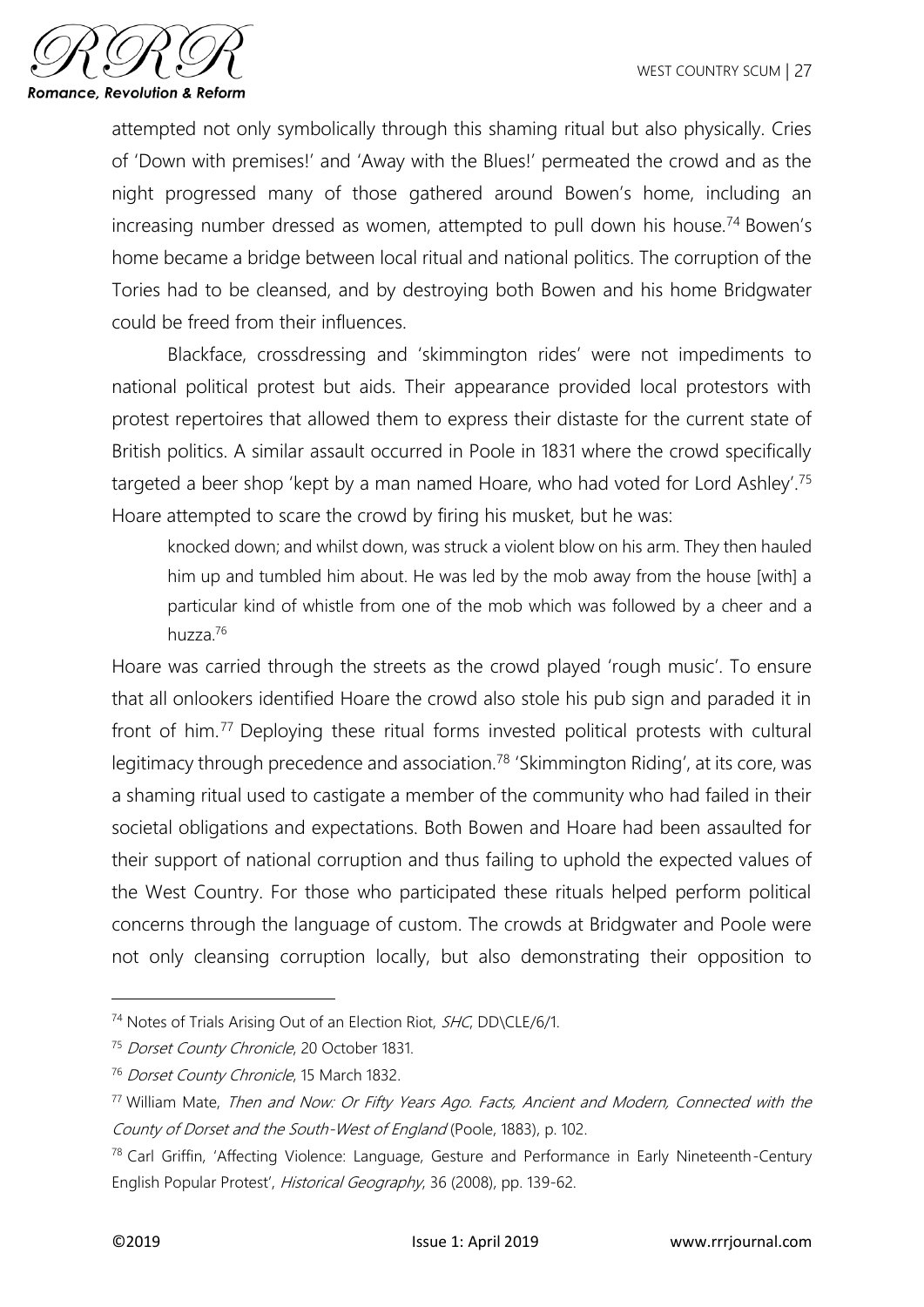

contemporary political structures by likening their supporters to the dregs of rural society.

The West Country's regional identity was thus deployed in political protest as a symbol of purity and in resisting corrupting and 'foreign' influences violence was sanctioned and legitimised. This was true for not only men but also women. Popular participation in protest was much less discriminatory than official political structures and so women occasionally took leading roles in local activity. Outside the town of Lyme in 1831, for instance, a group of women stopped a party of Lord Ashley's voters: 'large stones were thrown' and 'fire-works were let off to the great danger of frightening the horses.<sup>'79</sup> Meanwhile, in Sherborne a 'monstrous orderly mob' headed by women surrounded the local public house and threatened to 'pull the place down' unless they were given 'charity', whereupon 'some beer was given them.<sup>'80</sup> Such a demand was founded not only on the paternal elites supposed obligation to help the poor but, as noted previously, the common local identification with a generous ancient yeomanry. At Yeovil in 1831, Eliza Hodges did not lack for courage when she was stopped by an officer of the Yeomanry Cavalry, and cried out: "d\_\_n you, who are you? I did not expect to see such a set of strange fellows as you, I could lick a score of you', I said I had an order from the magistrates to clear the street; she said 'd n you and the magistrates too'.<sup>81</sup> Hodges' description of the Yeomanry as 'strange fellows' may have been an attempt to align these men with 'foreign' influence and her open rebellion is indicative of how quickly law and order could collapse during election season. As these examples demonstrate, the desire to enforce elite obligations and protect local communities from corruptive influences was shared by both men and women across the West Country.

It would be wrong, however, to regard the regional identity of the West Country, and its associated rituals, as merely defensive in nature. It was not some innocent Arcadian pastoral idyll that solely existed to be defended from the onslaught of metropole and modernity. These rituals and spaces were also weapons that could be used to proactively strike against local and national political structures. During the Shaftesbury election contest of 1830, for instance, local concerns regarding access to local space combined with national debates surrounding political representation. The

<sup>&</sup>lt;sup>79</sup> Dorset County Chronicle, 6 October 1831.

<sup>80</sup> Sherborne Mercury, 19 March 1832; The Times 29 October 1831.

<sup>81</sup> Sherborne Mercury, 9 April 1832.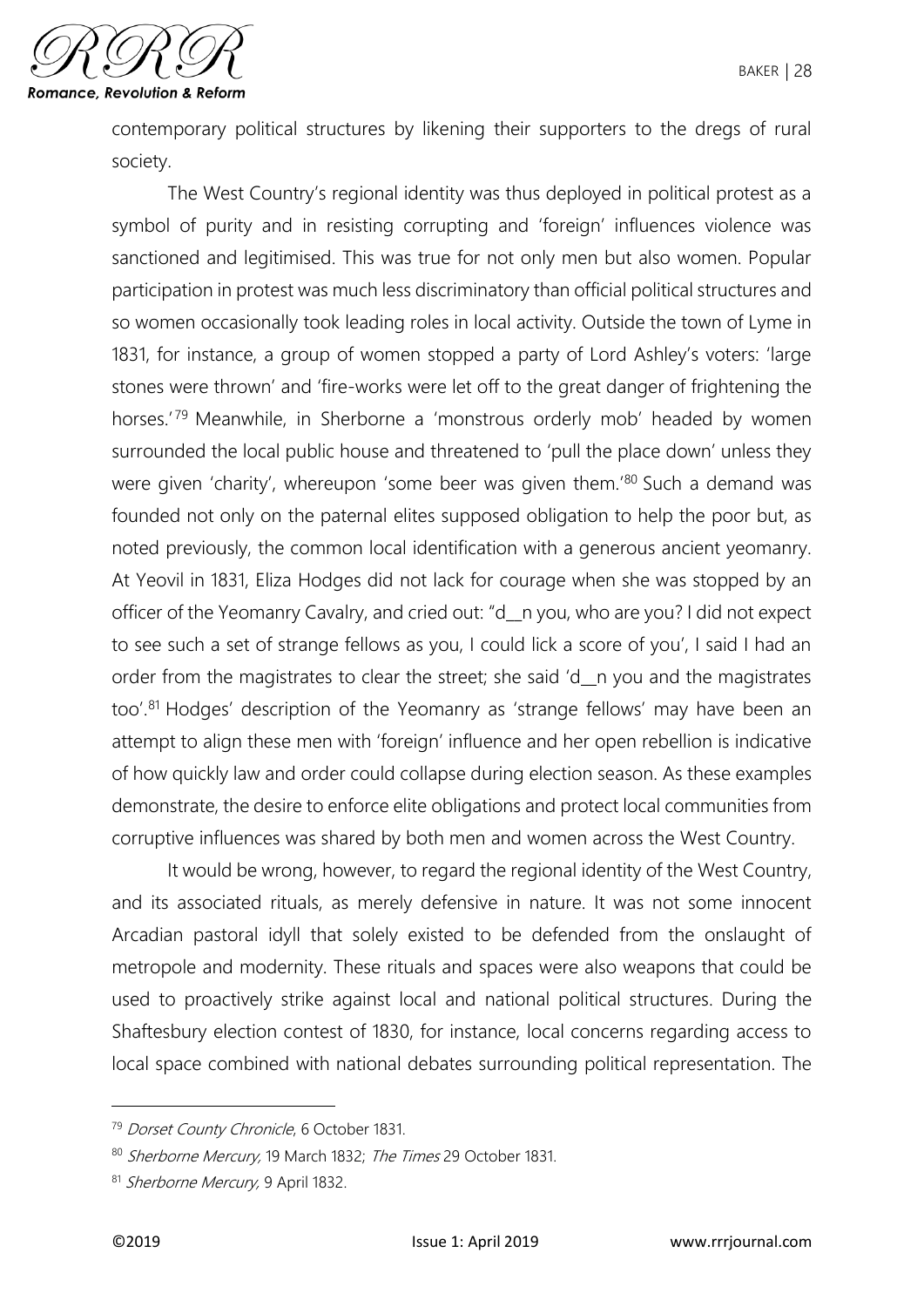

election was contested by Knowles, a popular independent candidate, and Chitty, the candidate of local landlord and 'boroughmonger' Lord Grosvenor. <sup>82</sup> Immediately, Knowles' campaign became focused on parliamentary reform. To the ten thousand who had gathered in Shaftesbury Knowles announced that this was a battle for 'bursting asunder the chains of political slavery.<sup>'83</sup> However, as the campaign continued a new issue arose, namely access to the local public house, the Grosvenor Arms. The inn overlooked the hustings and was owned by Lord Grosvenor; subsequently Chitty's supporters made frequent use of a specially constructed balcony that overlooked the town square. The supporters of Knowles and Reform were, unsurprisingly, denied access as the publican admitted he dared not 'risk giving offence to the Earl Grosvenor's agents, which might lead to a notice to quit.<sup>'84</sup> The Grosvenor Arms, therefore, was quickly becoming a local symbol for corruption and exclusive political practices. During the election campaign the issues of national reform and access to the local inn began to coalesce. During the canvass one of Knowles' supporters began railing against the 'great corrupt edifice' that was the current House of Commons. He concluded his speech by standing outside the Grosvenor Arms bellowing:

Let us storm yonder castle of corruption, and I will assist you to place the banner of freedom and independence on its summit. Now we have put on the armour of liberty let us not cast it off, till we have trodden under our feet, that double headed monster, tyranny and corruption.<sup>85</sup>

In this speech the House of Commons, Old Parliamentary Corruption and Shaftesbury's corrupt oligarchy were all connected through this local space of exclusivity. The people of Shaftesbury could easily equate the national exclusivity of the unreformed parliament with their own local experiences. It provided a very real and understandable reconstruction of abstract political structures. The shame and annoyance of being denied access to the local inn amplified the calls for parliamentary reform. After Knowles eventual defeat, the people followed the demands of his supporters literally and stormed the public house breaking down its doors and ransacking the bar.<sup>86</sup> The local state of the Grosvenor Arms represented in microcosm the national political situation.

<sup>82</sup> History of the Shaftesbury Election 1830 (Shaftesbury, 1831), pp. xii-xv, 1-11.

<sup>83</sup> ibid., p. 3.

<sup>84</sup> ibid., p. 37.

<sup>85</sup> ibid., p. 36.

<sup>86</sup> Captain R.J. Fawcett to Lord Melbourne, 6 August 1830, NA, HO 52/7, f. 269.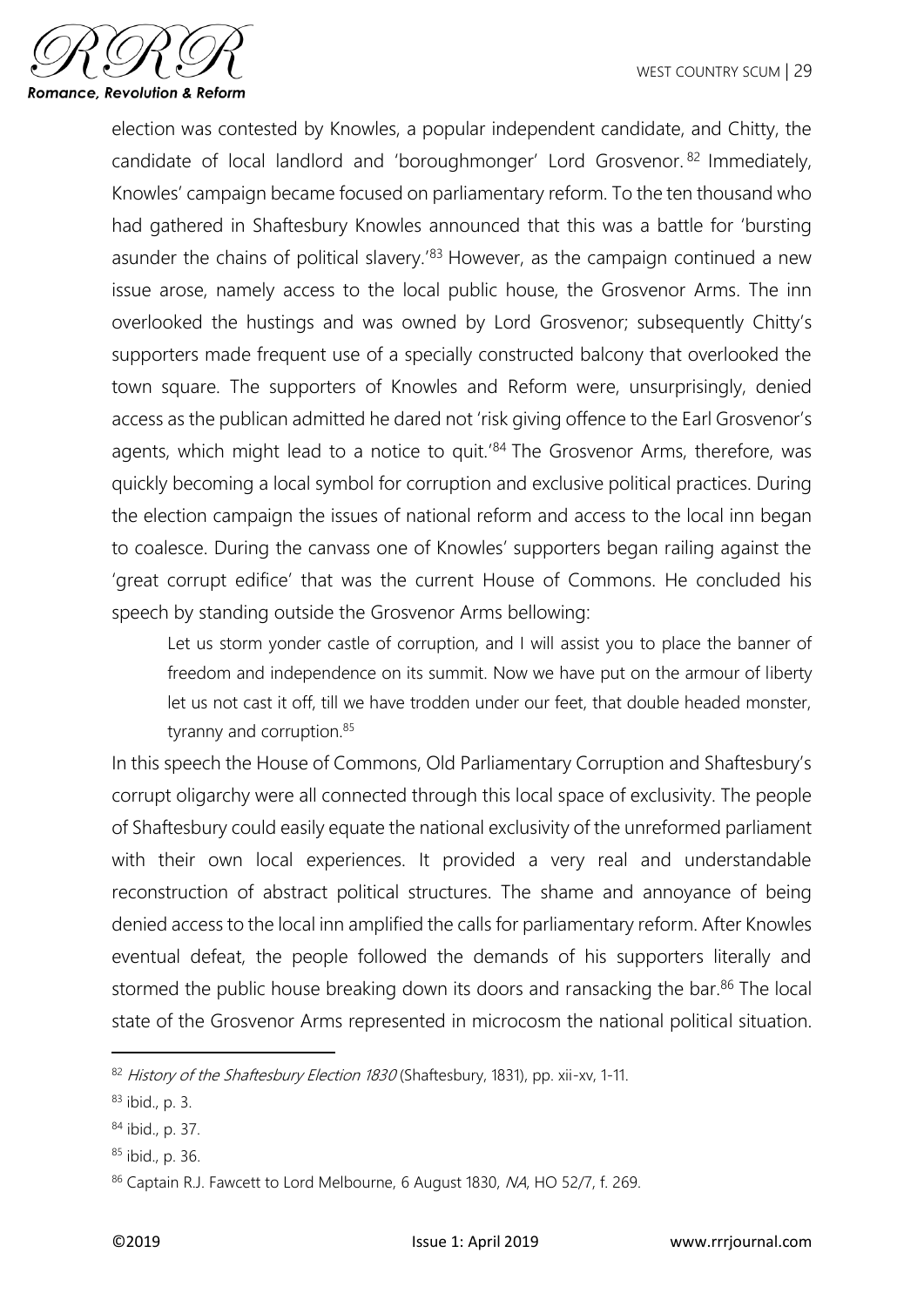

It was, in effect, an effigy of the House of Commons. Through acting out their concerns in this local space the people of Shaftesbury were aligning themselves with the national movement for Reform.

Rural electoral violence during the nineteenth-century should not be dismissed as the work of drunken, 'inward-facing' rustics. Between 1820 and 1832, West Country crowds used their ability to control local spaces to interject themselves in the official mechanisms of electoral politics. These political sites served as bridges between the political periphery and the metropolitan centre. By incorporating national issues into local spaces, rural people were able to assert their agency and through performance give voice to their concerns. Elections provided a period where the popular crowd could judge their representatives and superiors and assault those who they believed were corrupting their locality. In eliminating these threats, however, the rural crowd also communicated their vision of an alternate political system both locally and nationally.

\*\*\*

In confusing the repertoires of rural political protestors with their overall aims, historians have risked parroting the arguments of the nineteenth-century political elite. Rural protests have often been envisioned as either drunken mobs or wholly concerned with local issues to the detriment of their engagement with national politics. This article, conversely, has demonstrated how elite politicians, the electorate, and the popular crowd in the South West deployed their local identities and traditions to aid their political endeavours. Rural identities, customs and rituals were not politically limiting in the slightest. Notions such as the 'West Country yeomanry' or terms such as 'foreigner' were reflexive and became enrolled in debates regarding national political concerns. Equally, in the febrile period immediately preceding the Reform Bill, national issues were adapted into local debates and understood through these local identities, rituals and attitudes. These local elements provided participants in political conflicts with regional frames of reference through which they could understand and act upon national concerns. West Country identities were also used as weapons and those who held opposing views on matters of national interest were deemed as traitors to their local community. Similarly, popular crowds could easily use the exclusive identities of the local elite to their advantage, demanding that the supposedly generous and independent West Country yeomanry fulfil their obligations.